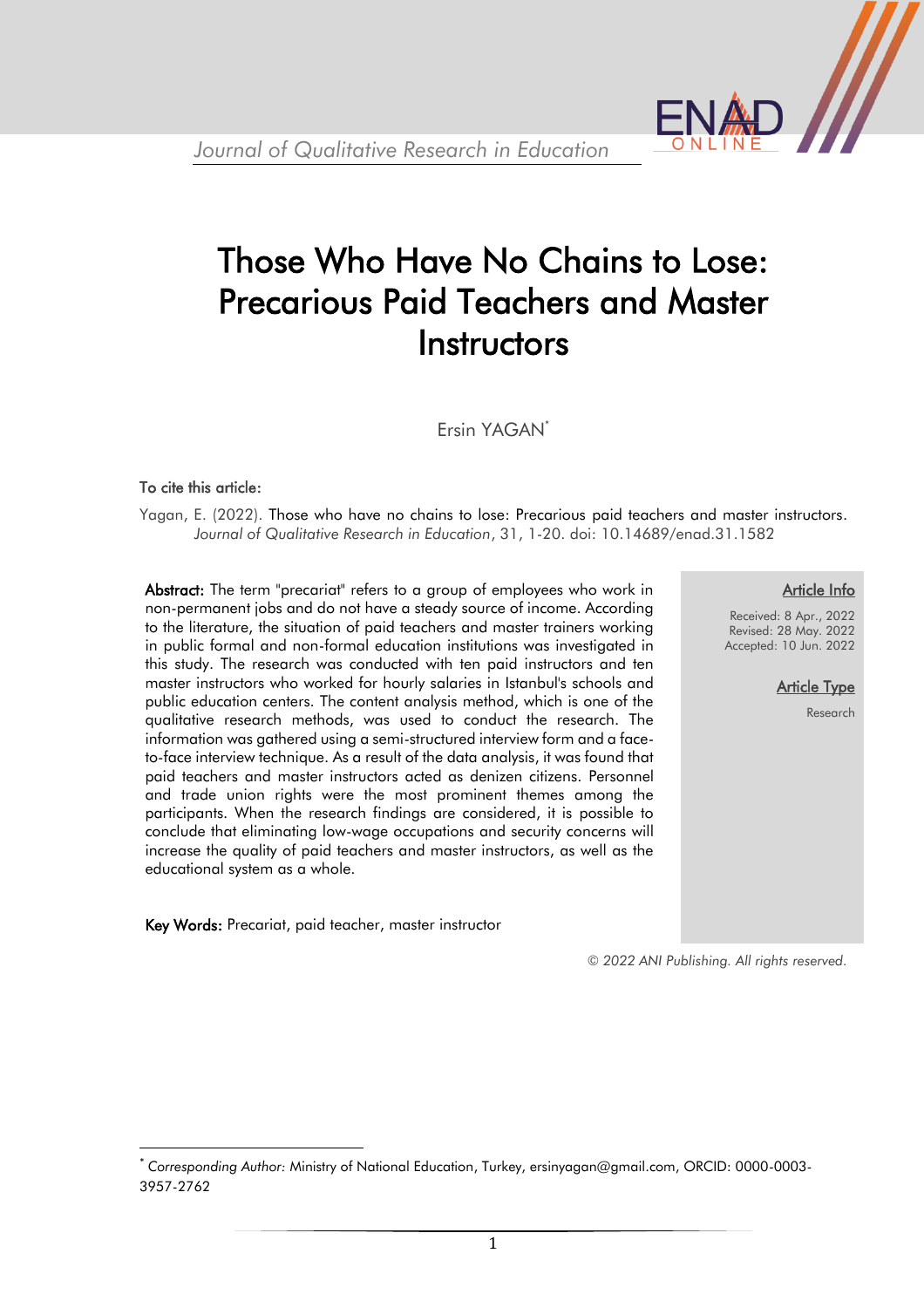

# Introduction

The globalization process, which spread rapidly with the striking effect of neo-liberal policies after the 1980s, has exposed many fields from politics to economy and technology to education. This influence has brought quite new dimensions to class discussions. The concept of "precariat" introduced by the British economist Guy Standing was also included in the literature in this period. Standing's concept of the precariat, which he introduced with the language of the "child of globalization," is actually based on the concept of "précarité," which means "insecurity" in Turkish. The term "precarité," coined by a group of French social scientists, was first used to describe temporary and seasonal workers (Standing, 2020). Etymologically, the word's origin is based on the Latin word "precor," which means "to pray." In this respect, the word refers to people whose situations involve desperation and uncertainty and who feel they need to pray (Barbier, 2011). Sociologist Pierre Bourdieu, who was the first to use this concept in his working life, used précarité in his research on the working conditions of workers in Algeria in 1963 to emphasize the difference between the living standards of workers working in regular and irregular jobs. Agnès Pitrou also used précarité in her 1978 study to describe the insecure living conditions of families who could not benefit from the social assistance provided by the state and their future concerns for their children (Barbier, 2011). By emphasizing that "precarity is everywhere," Bourdieu established the concept of the uncertainties in working and living conditions. It is seen that the main characteristics of precariats are being in temporary or short-term jobs. They do not have any forms of labor and wage security gained during the welfare state periods and continue their lives by making relatively less and unstable earnings (Akkus- Guvendi, 2019).

According to Standing (2020), the precariat is a new term formed by the combination of "precarious," which means precarious, and "proletariat," which expresses the proletarian class. The precariat is defined as citizens who do not have any salary, status, or personal rights and have an insecure, identityless, and unimportant existence. These citizens do not have any status/identity based on their jobs. Being precariat means being crushed under the pressures that lead to the continuation of life in a precarious existence and living with these experiences. There is no sense of a secure identity or development gained through occupation or lifestyle (Standing, 2020).

The closely related concepts of "flexibility" and "insecurity" should be understood well to understand the concept of precariat better. Flexibility, which is based on employees' freedom to work when they want, for as long as they want, and in whatever way they want, is achieved through a variety of employment forms such as part-time, short-term, contracted, temporary, seasonal, and irregular work, as well as labor market deregulation and division (Cerkezoglu & Goztepe, 2010).Insecurity means being deprived of job security and social rights and living with a constant concern for the future. Therefore, this concept is defined by the state of uncertainty for working conditions and life in general. At the same time, precarious workers are forced to accept very different jobs, whether or not they are related to their expertise. This situation causes the personal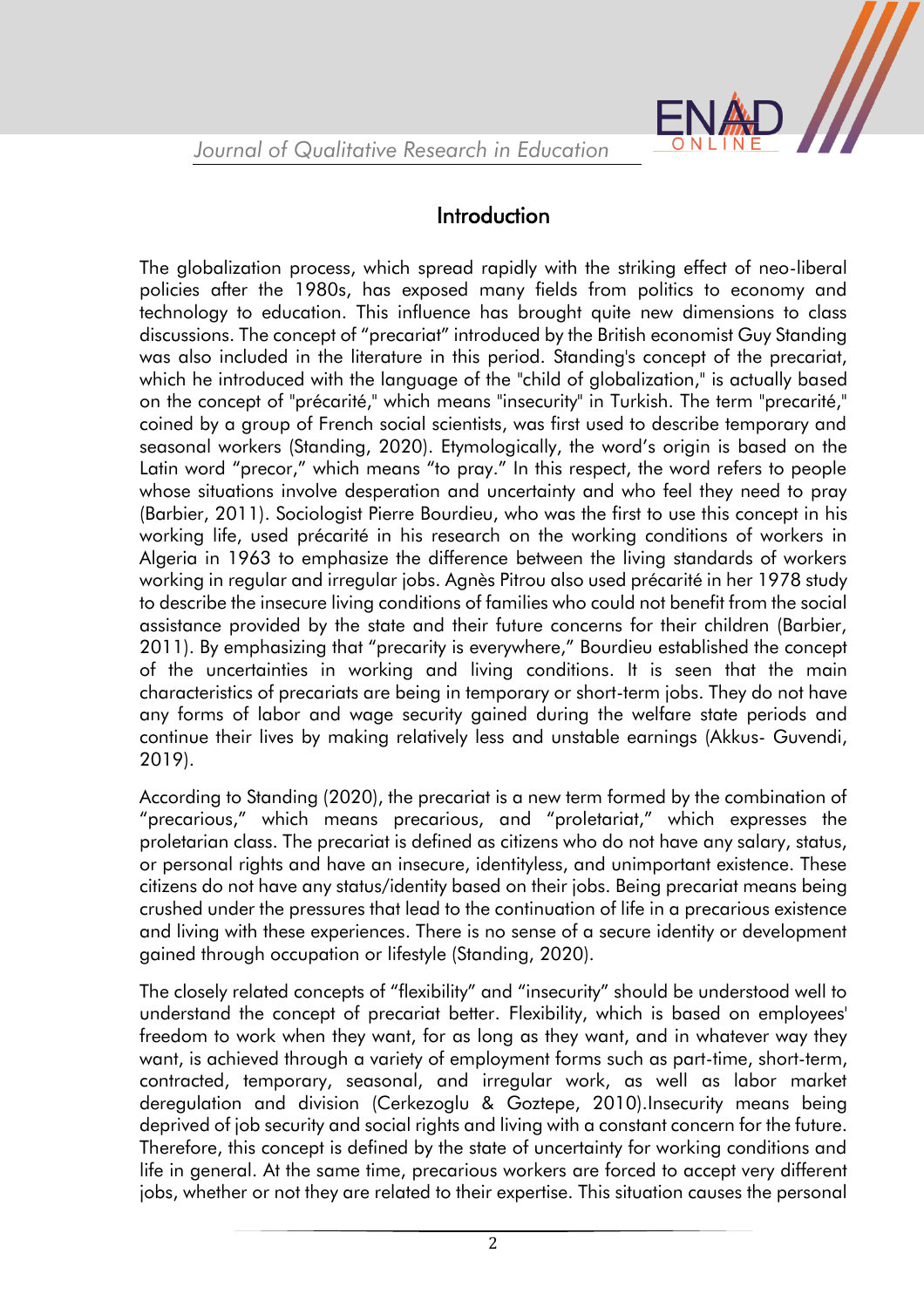

integrity of individuals to be destroyed along with the devaluation of their labor power (Oguz, 2011). In this context, precariat means the liberation of the mind and the development of common consciousness of insecurity (Standing, 2020).

According to Standing (2018), the precariat can be defined today in three aspects, namely, "its peculiar relations of production (labor and work patterns), peculiar distribution relations (social sources of income), and relations peculiar to the state (loss of citizenship rights)." As a result of such an evaluation, a unique "consciousness" of the desired reforms and the social policies expected to be implemented may emerge. The precariat cannot be defined as a class for itself in Marxist terms due to its internal division with relatively different senses of deprivation and consciousness shows that it can be considered a class in the making (Standing, 2018). The distinction Marx tried to make with the concepts of "class in itself" and "class for itself" refers to the process of the working class becoming a political subject from a social subject. When the proletariat can grasp its current position and position against the bourgeoisie, it will "be able to transform from a class in itself to a class for itself" (Sunar, 2018). With this formation emphasis for the precariat, which is expressed as a class in formation, creates the impression of an understanding following the theory of Marxism; instead, it is completely different from the Marxist class criteria as it is a class hierarchy in which different labor groups in society are included. This hierarchy and its classes (elite, professional, salaried, core working class/proletariat, precariat, unemployed, and lumpen-precariat) have emerged from a class analysis that can be expressed as neo-Weberian (Kutlu, 2018).

According to Standing (2020), the precariat is defined as "those who are cut off from working-class communities and families; immigrants, Roma, ethnic minorities, asylum seekers, etc.", and it consists of educated individuals as a constantly growing group who suffer the most in exercising their basic rights.A large part of those who break away from the group with a fixed income/salary are also included in this group. Standing argues that the educated segments of the precariat will have a leading role in the struggle of the precariat (2020). He associates this view with the fact that educated people have the potential to benefit from communication technologies much more.

After all these criticisms, Standing lists the precariat's reaching a fixed income at the top of his recommendations to solve the problem. The only way for the precariat to have a more hopeful outlook is to allocate a guaranteed monthly basic wage (Standing, 2017).

The most important criticism brought to the concept of precariat was the evaluation of the working people under a single category even though their position in the production process and socio-economic needs are quite different from each other (Neilson & Rossiter, 2008). Demands like "assured flexibility" and "basic citizenship income" stems from the fact that "precariat" is defined as a different class "main proletariat," which is thought to be the opposite of or to replace the "proletariat" formed by industrial workers with employment security that is thought to be weakening gradually (Standing, 2020). The industrial proletariat is portrayed as a homogeneous group protected by trade unions, with comparatively much better working conditions and higher wages. Compared to the sheltered proletariat, this view sees the precariat as the "main victims"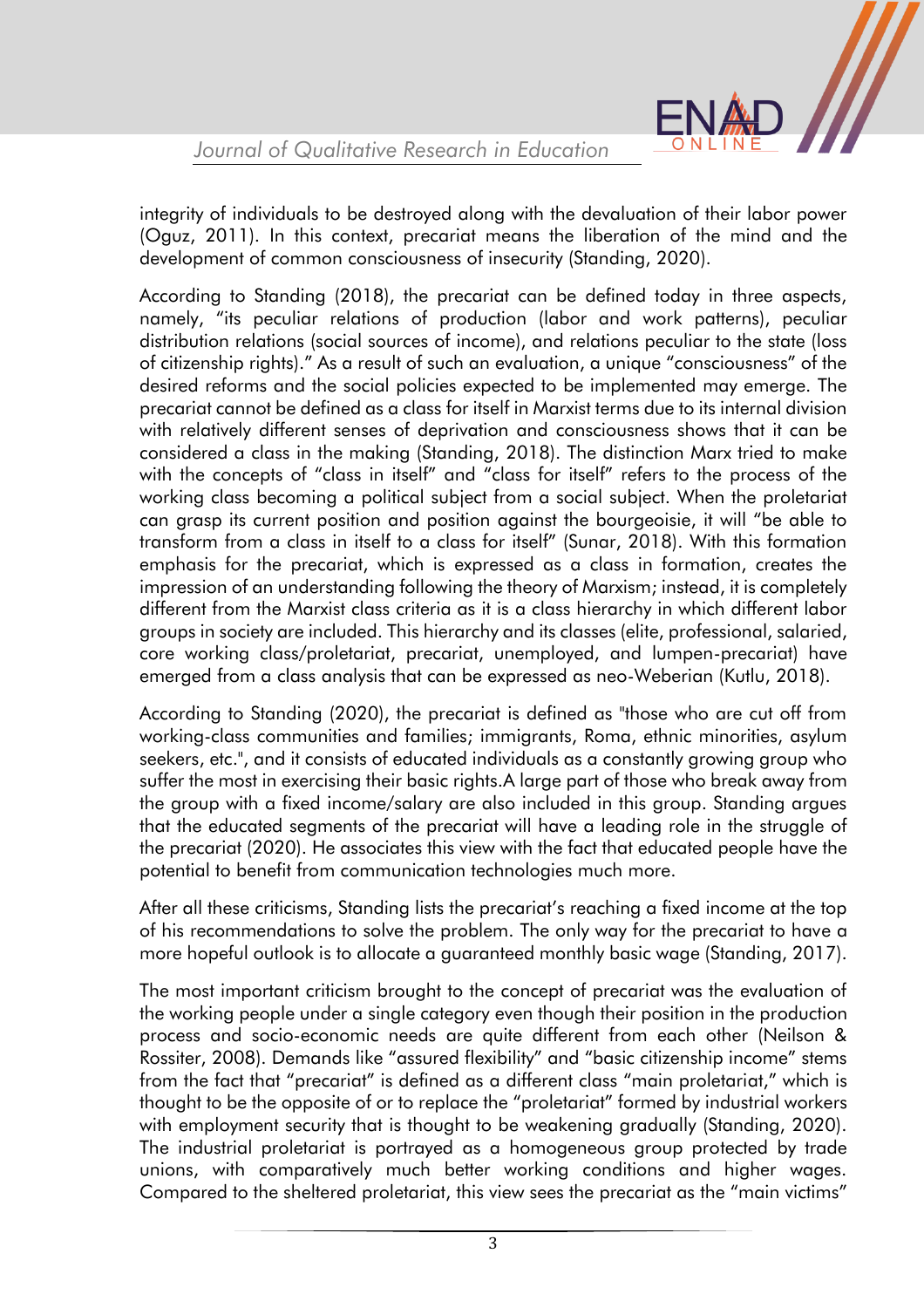

class thrown into the recycling bin of the precarious labor market, constantly struggling to be reprocessed and used (Bora, 2010).

The main reason why there is no expectation of a political engagement and a collective action from the precariat is that precarization causes a "character erosion," as stated by Sennett. According to Sennett, the production relations of the post-industrial flexible capitalist system erode the attachment and continuation mechanisms in individual and social relations, eroding the reference points where the individual can build their character, which is their social self. The understanding that there is "no long term" causes the individual's behavior to deviate in the long run, damages the relations of trust and loyalty, and breaks the ties between will and behavior (Sennett, 2008). Under these circumstances, the precariat is seen as lacking some of the fundamental qualities necessary by social movements, such as a long-term sense of duty towards the world and society, will, and the acumen to translate this will into behavior (Vatansever, 2013).Studies on the concept of precariat appear to have risen in recent years in Turkey (Akin & Duman, 2021; Akyel, 2021; Atar & Ulusoy, 2020; Gunerigok & Ogur, 2018; Karaoz & Tandacgunes Kahraman, 2020); and all over the world (Duda, et al. 2022; Gray, et al. 2021; Jonsson, et al.) When these studies are examined, it is seen that there is research on the employees working in production and various branches of the service sector. However, it is seen that the concept of the precariat has not been studied sufficiently for those working in public educational institutions. To address the demand for teachers and master instructors in public formal and non-formal educational institutions, the Ministry of National Education hires teachers and master instructors in exchange for course fees. The 89th article of Law No. 657 establishes the working principles for Turkish civil officials. "When teachers or instructors are not available in educational and training institutions of all degrees, universities, and academies (including military academies), schools, courses, or institutions offering non-formal education, and similar institutions, additional course assignments may be given to faculty members, other civil servants, or those who become vacant," the document states.." These employees are not offered a fixed wage and a fixed working time. Therefore, this study aims to examine the situation of paid teachers and master instructors working in public formal and non-formal education institutions from the perspective of the concept of the precariat.

## Method

#### Research Design

This study is designed with a phenomenology pattern to determine the status of paid teachers and master instructors working in public formal and non-formal education institutions within the scope of work and social security. The phenomenology design is used for studies designed to examine unfamiliar phenomena, frequently encountered daily, that we cannot fully grasp the meaning of, constituting a suitable ground for these studies (Yildirim & Simsek, 2016). Phenomenology describes the basic meanings and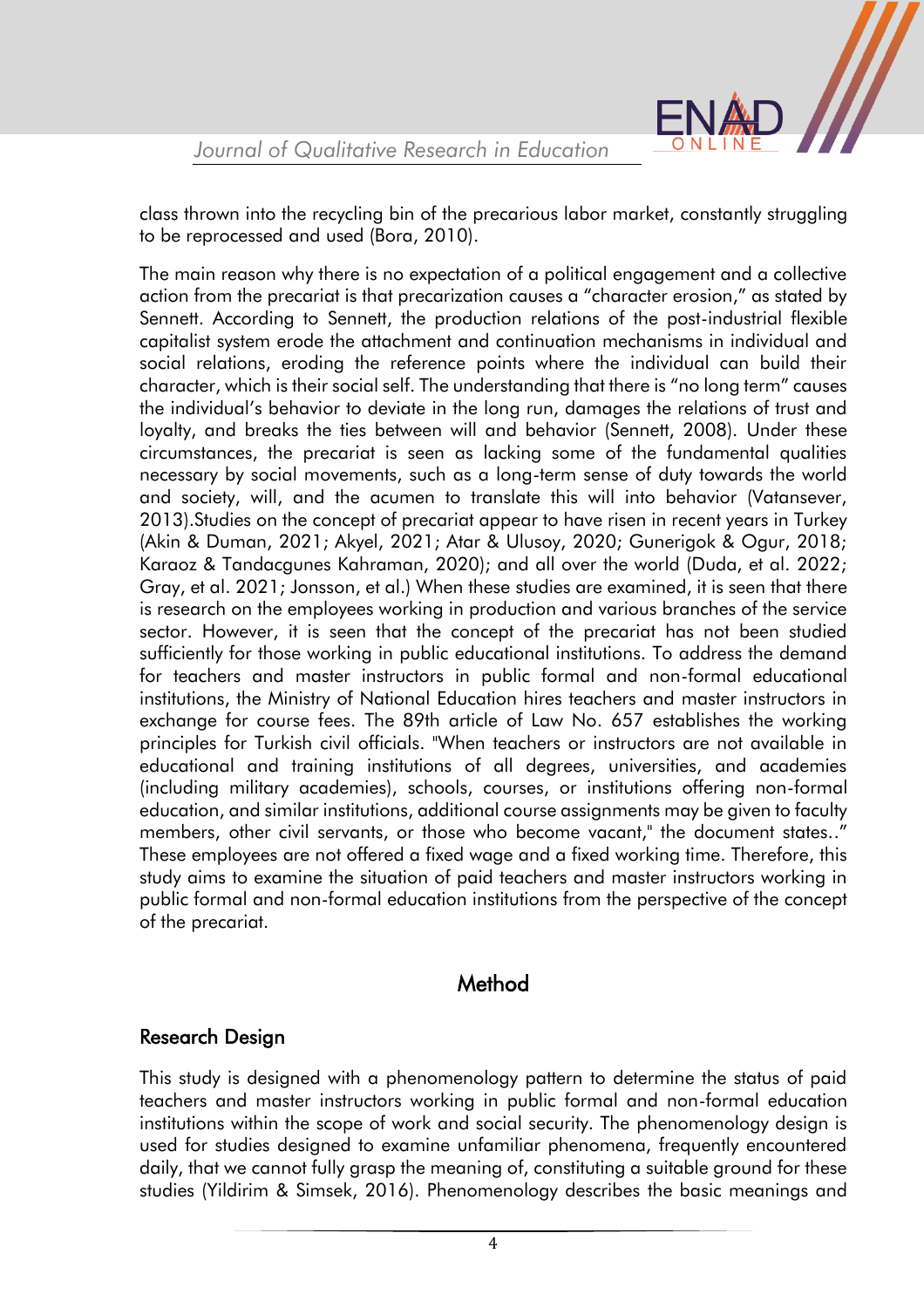

experiences (essence) of understandings created through a phenomenon on which common experience has been provided. A more precise meaning is given to the word "experience" within phenomenology. The end goal of phenomenology research (Patton, 2018, Creswell, 2020) is the essence, which is the part that describes people's experiences and talks about what they mean.Participants

The study group composed of 10 paid teachers working in public schools in two districts of Istanbul during the 2021-2022 academic year, and 10 paid master instructors working in public education centers in the same districts. The participants were determined using the purposeful random sampling method. This method is the purposeful classification of systematic and randomly selected case samples according to the research purpose (Marshall & Rossman, 2014). This sampling method is preferred to reach much richer data and increase the reliability of the research compared to the cases determined by the random sampling method (Flick, 2014). The researcher first determines a sample group using random methods and then selects a small subgroup from this group that they believe will contribute the most to the research (Tashakkori & Teddlie, 2010). In this context, paid teachers and master instructors working at the determined institutions for at least five years were preferred. This way, it is thought that much richer data will be reached.

In purposive sampling methods, the sample size is determined by the situations encountered by the researcher during data collection and the first-level informative evaluations for the research. If the information is aimed to be maximized, the inclusion process is stopped when the saturation point is reached; that is when no new information is coming from the new sample units. In this respect, the first criterion is the repetition of information (Shenton, 2004). Whether the sample size is one  $(N=1)$ , fifty  $(N=50)$ , or one hundred  $(N=100)$  in qualitative research, the basic rule for an ideal sample size is the repetition cycle that occurs when the information is satisfied. After a point, all individuals in the new sample group for which data is being collected will repeat the data obtained from the individuals belonging to the sample group in the previous parts of the research (Morgan & Morgan, 2008). When this study was designed, the original plan was to interview 30 participants; however, when the replication of the data began, the number of participants was limited to 20.Some characteristics of the interviewed participants are presented in Table 1 below.

#### Table 1.

| Participant<br><b>Number</b> | Gender | <b>Branch</b>            | Type of Institution | <b>Duty Seniority</b> |
|------------------------------|--------|--------------------------|---------------------|-----------------------|
| K1                           | Female | Turkish (T)              | Middle School       |                       |
| K <sub>2</sub>               | Female | Social Studies (SS)      | Middle School       | 5                     |
| K3                           | Male   | Science (S)              | Middle School       |                       |
| K4                           | Female | English (E)              | Middle School       |                       |
| K <sub>5</sub>               | Male   | Music (M)                | Middle School       |                       |
| K6                           | Female | Geography (G)            | High School         | 8                     |
| K7                           | Male   | Biology (B)              | High School         |                       |
| K <sub>8</sub>               | Male   | Religious Education (RE) | High School         |                       |

Characteristics Interviewed Participants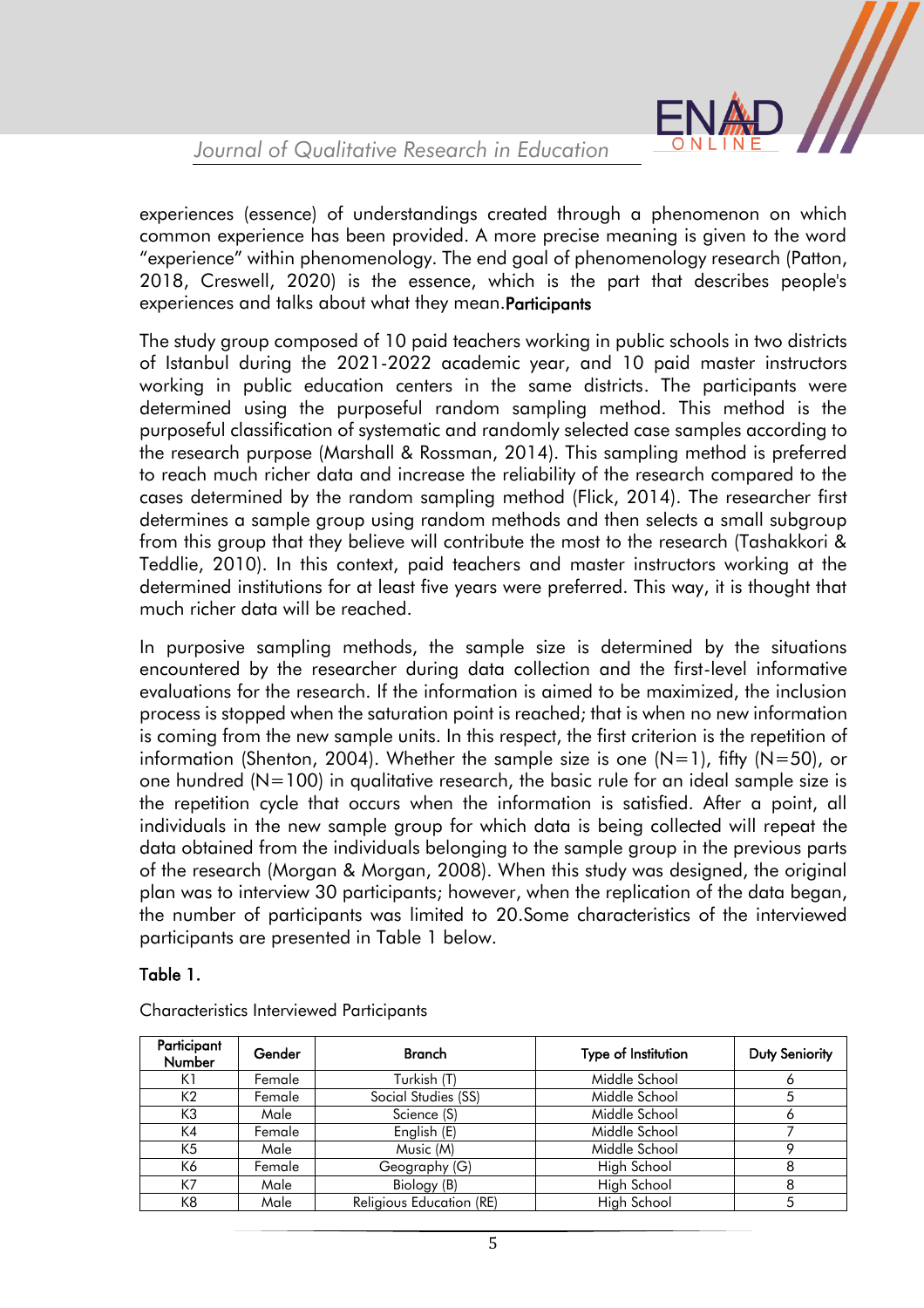

| K9              | Female | Physical Education (PE)              | High School                    | 6  |
|-----------------|--------|--------------------------------------|--------------------------------|----|
| K <sub>10</sub> | Male   | Art $(A)$                            | High School                    |    |
| K11             | Female | Glass Processing (GP)                | <b>Public Education Center</b> | 12 |
| K12             | Female | Turkish Sign Language (TSL)          | <b>Public Education Center</b> | 7  |
| K13             | Female | Hairdressing (H)                     | <b>Public Education Center</b> | 9  |
| K14             | Male   | Wood Painting (WP)                   | <b>Public Education Center</b> | 14 |
| K15             | Female | Ebru(E)                              | <b>Public Education Center</b> | 8  |
| K16             | Male   | Beekeeping (B)                       | <b>Public Education Center</b> | 5  |
| K17             | Female | Hand and Machine Embroidery<br>(HME) | <b>Public Education Center</b> | 23 |
| K18             | Female | Jewelry Design (JD)                  | <b>Public Education Center</b> | 11 |
| K19             | Female | Needle and Crochet Knitting<br>(NCK) | <b>Public Education Center</b> | 21 |
| K20             | Male   | Ceramic (C)                          | <b>Public Education Center</b> | 13 |

In-depth interview codes were given to all participants interviewed based on some of their characteristics. For example, the participants were coded as follows:

*Rank No - Gender - Branch - Type of Institution - Term of Duty = 15FEP8 (15th place - Female - Ebru Teacher - Public Education Center - 8 years)*

#### Data Collection

Paid teachers and master instructors working in public schools and Public Education Centers were interviewed with the institutions' administrators to collect the research data. The names of the paid teachers and master instructors who worked for at least five years were asked. It has been observed that master instructors working in Public Education Centers have much longer working hours than paid teachers working in schools. After receiving the names from the school administrations, one-on-one interviews were done with the paid teachers and master instructors working in the institutions. The research purpose and the request for an interview were conveyed to them. Face-to-face interviews were conducted by the researcher using a semi-structured interview form based on the seven basic indicators of precarization stated by Standing (2020). The interviews were conducted at the schools with paid teachers who accepted this request and at the Public Education Centers, where they also work with master instructors. Each interview lasted for about half an hour and was recorded with a recorder after obtaining the participants' consent. After deciphering the audio recordings, it was stated that the transcripts of the interviews could be delivered to the participants, and they could be checked; this way, the reliability of the data was ensured.

#### Data Analysis

The data obtained within the scope of the research were subjected to content analysis. Similar data are brought together and interpreted in content analysis with defined concepts and themes (Buyukozturk et al., 2011). In analyzing and interpreting the collected data, the opinions of paid teachers and master instructors on the subject were taken. Seven headings that constitute the main distinction between the proletariat and the precariat in the precariat literature were determined as the interview categories. The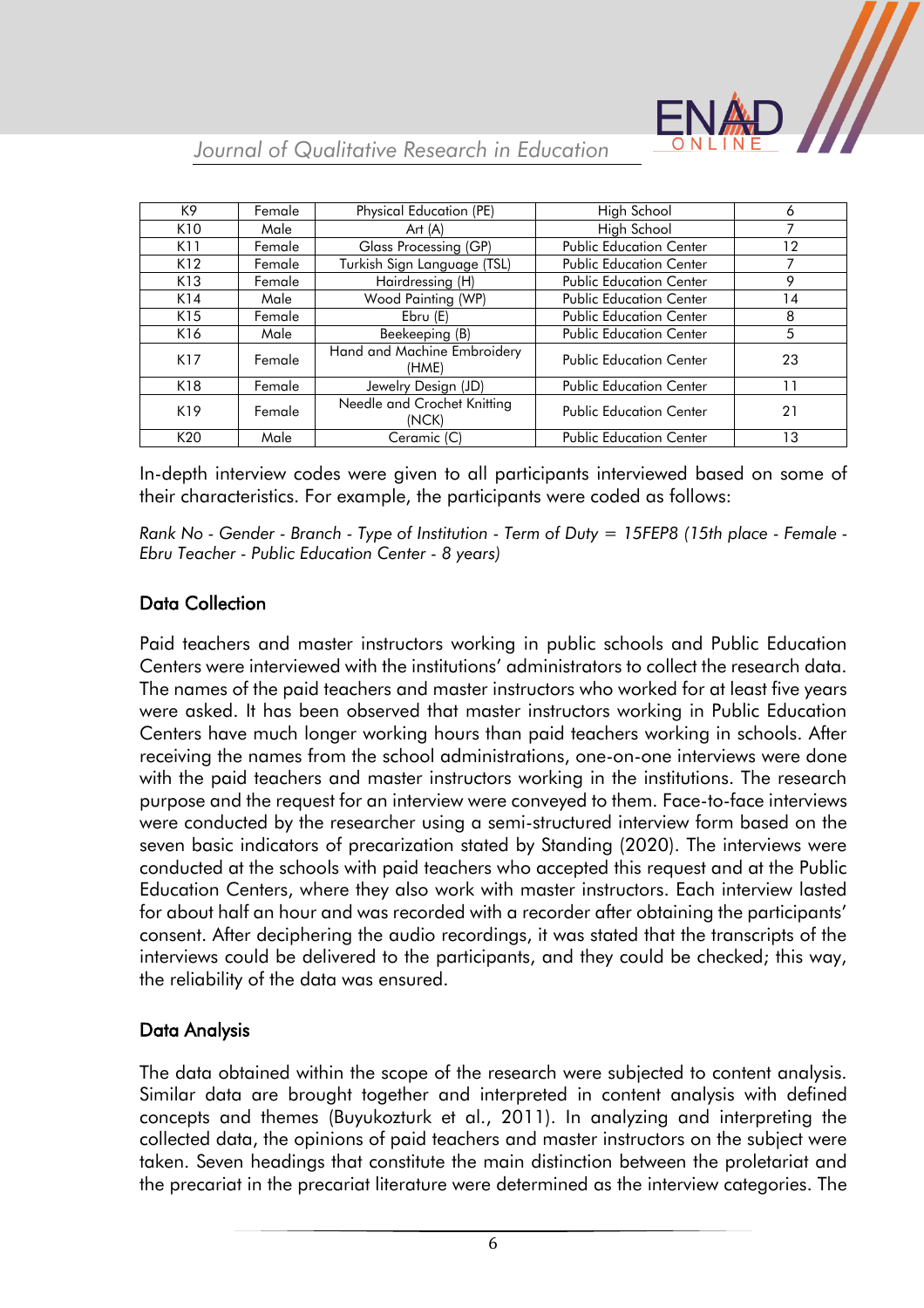data collected through the interview forms prepared in the light of these categories were categorized. The MAXQDA 2020 Program was used for data analysis. Classifying the large volumes of data collected from the participants under the determined categories has become easier.

### Findings

The obtained findings were discussed regarding the characteristics of the precariat. Standing (2020) put forward seven types of deprivation of security regarding labor, which is within his policy for the industrial proletariat. These features are:

- *1- Labour Market Security:* Adequate income-generating opportunities at a macro level dependent on full employment
- *2- Employment Security:* Protection against arbitrary layoffs
- *3- Job Security:* Opportunity to obtain a certain position in employment, opportunities to provide upward mobility in terms of income
- *4- Work Security:* Regulations made in health and safety
- *5- Skill Reproduction Security:* Opportunities to acquire skills and use skills of the worker
- *6- Income Security:* Ensuring an adequate fixed income
- *7- Representation Security:* Independent unions and the right to strike.

#### Figure 1.

*Basic Ownership/Deprivation of Labor between Proletariat and Precariat*

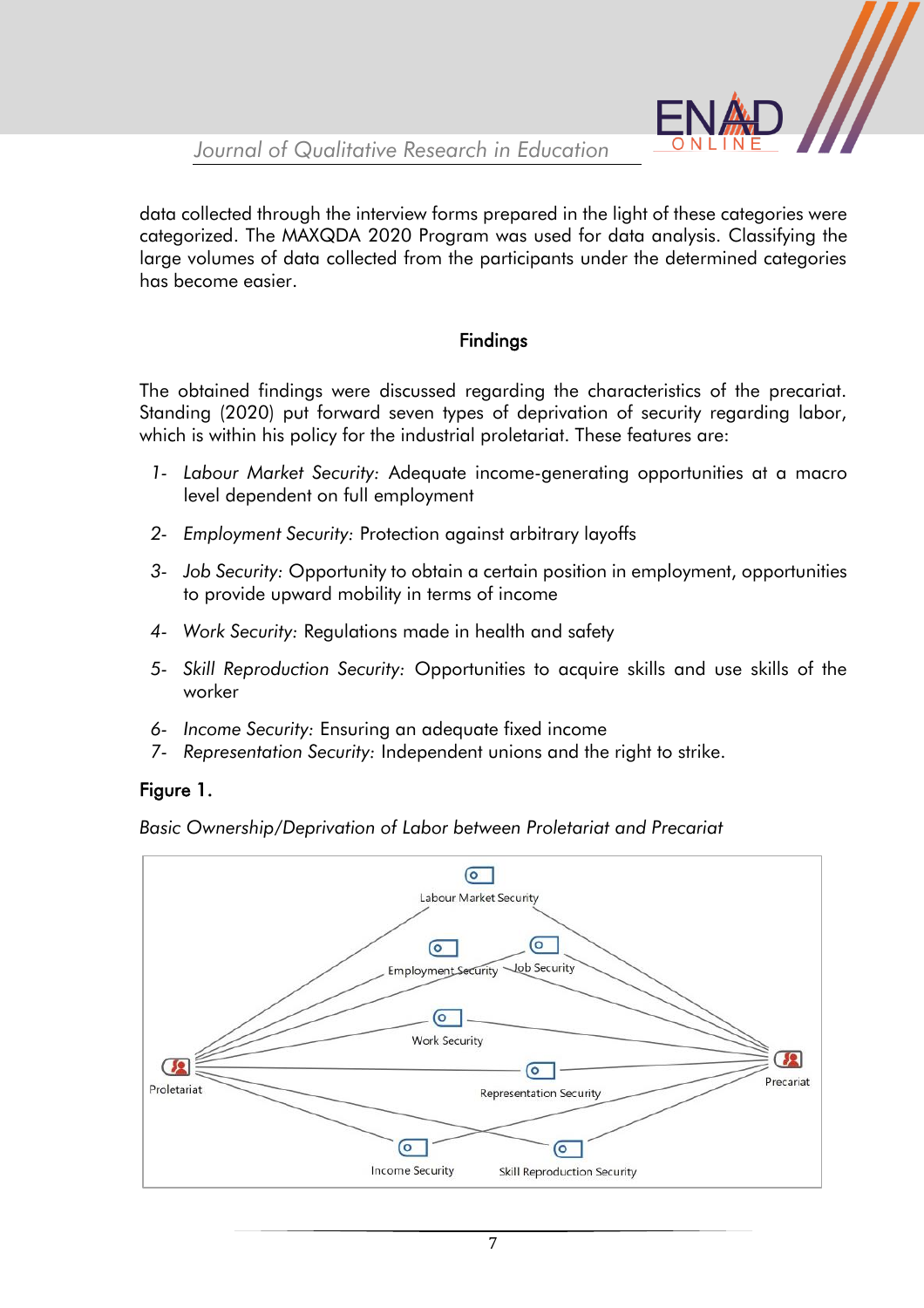#### Labour Market Security: Adequate Income-Generating Opportunities at a Macro-Level Dependent on Full Employment

Undoubtedly, one of the most basic elements of the precariat is the lack of a regular job opportunity to earn enough income to maintain a certain standard of living. In this case, Standing's (2020) examination of how people come to engage in precarious forms of labor with no possibility of constructing a desirable identity or career for themselves is an important way to understand the precariat. Weber, used the profession to describe the specialization and personalization of an individual's functions that constitute a source of permanent income and livelihood (2011). Individuals in countries like Turkey, which rank low in terms of economic welfare, are more likely to choose professions that appeal to the aspirations of those working at state levels, such as doctors, nurses, and teachers, which are referred to as "guaranteed professions" in terms of sustaining their livelihood and ensuring certain living standards.Therefore, in their university preferences, it can be considered that the reasons individuals choose departments related to teaching are the hope of starting a job immediately after graduation.

*"I am the child of a retired father who worked in the coal mine for years in Karaman. My father scarcely supported our family and educated my sister and me. The reason I chose to be a teacher and my sister to be a nurse is completely related to the hope of getting a job in the government and getting a salary as soon as I graduate and to make our family a bit more*  economically comfortable. My sister has achieved this goal, but unfortunately, I have not *been appointed yet, and this situation devastates me." (3MSMS6)*

*"If you look at the majority of those who choose to become teachers today, I think they are thinking of being taken into government service as soon as possible after graduation to make their lives a little more secure.I mean, of course, there are some exceptions, but I think most of them study teaching for this reason. For example, I loved to paint, and I had a talent. But I thought I could be appointed much easier if I studied Turkish Language Teaching. Although we couldn't do that either (laughs)." (1FTMS6)*

If we accept wealth and poverty as a ladder, a relationship between social mobility and the transition between these steps can be established. Such mobility refers to the transition of an individual, social object, or value from one social position to another (Sorokin, 1959). Class structures based on economic capital ownership generally reflect, reproduce, and legitimize class differences parallel with cultural capital ownership, closely related to economic capital (Bourdieu & Passeron, 2014). It is possible for people who have received a relatively advanced degree of education but must work to obtain the income and status appropriate for their acquired skills (Standing, 2020). Suppose the individual is born into a relatively low socio-economic and cultural level family. In that case, they can gain the opportunity to accumulate economic and cultural capital and make up for their deficiencies thanks to a qualified education (Yagan & Ozgenel, 2021). Participants who prefer to be teachers are from family structures with limited socio-economic levels, revealing that they see the teaching profession as the shortest way to increase their economic capital-based social capital, which they carry from their families. The cultural capital accumulation that the individual inherits from their family increases through the cultural capital they gain at school (Swartz, 2011).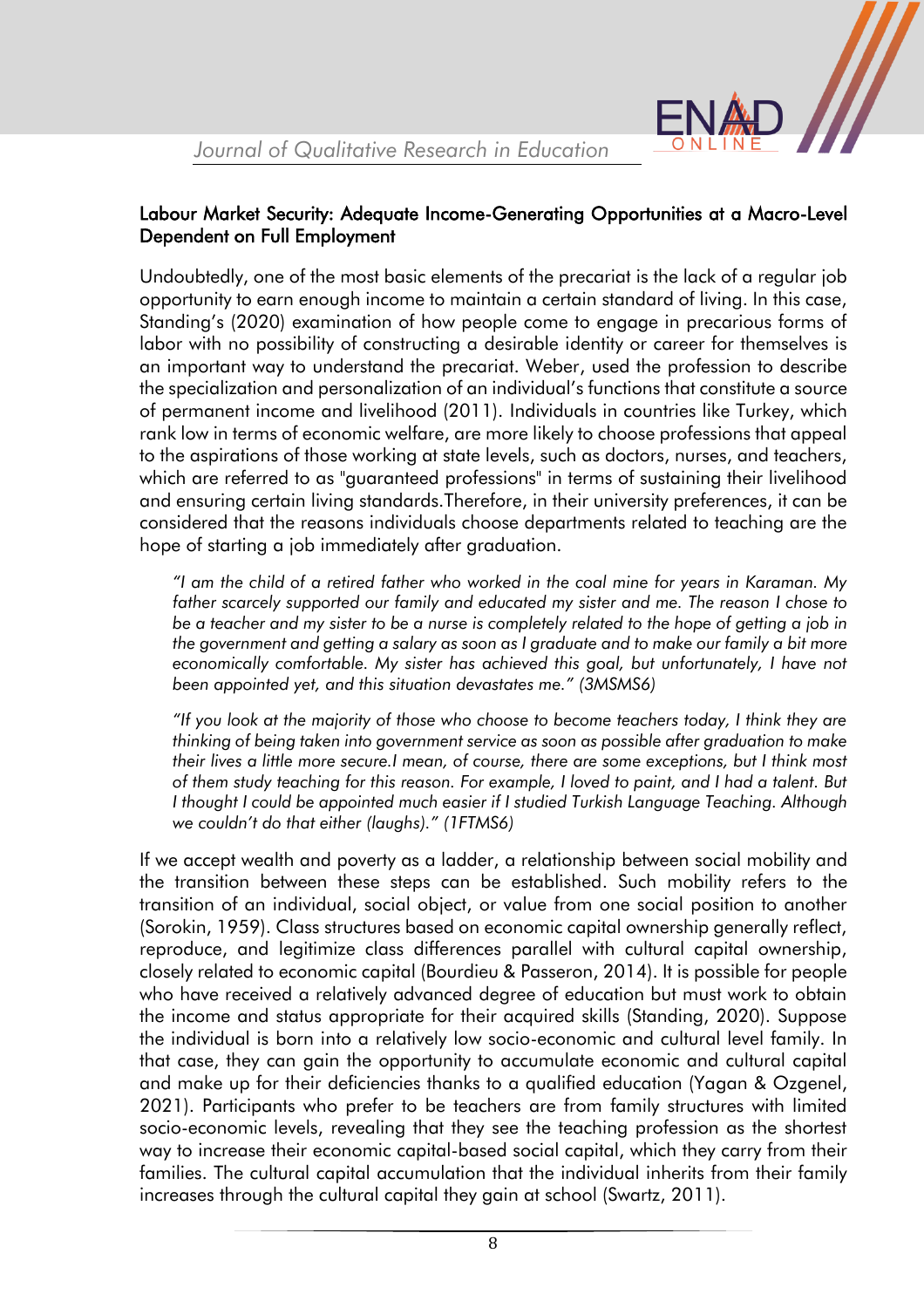

#### Income Security: Ensuring an Adequate Fixed Income

One of the main distinguishing elements of the precariat is the classification of income and the intense perception of income inequality. Standing (2020) states that the precariat is not part of the working class or the proletariat. A society with long-term, stable, fixedtime, forward-looking jobs where it is clear how far and how the worker can progress, unionization, and collective agreements are made are visualized when the proletariat is mentioned. Therefore, the most frequently mentioned subject in the discourses of paid teachers and master instructors, who are the subject of the research, is the discomfort caused by the inequality between the permanent teachers. Since they work together and carry out similar business activities, the discomfort arises from the inequality of wages and personal rights.

*"A permanent teacher working at the Public Education Center where I work today must attend 15 hours a week. Yes, it is enough to receive a salary when you attend the class for 15 hours, and the average salary is 7.000 TL. If they enter for more than 15 hours, their monthly income can go up to 9-10 thousand TL. I'm doing the same job, but even if I do 40 hours a week, most master instructors don't have the opportunity to find that many lessons, but the money I get is between 4500-5000 TL. Can you imagine that I can only get half of their salary even though I work almost three times more than a permanent teacher doing the same job? Income inequality shouldn't be this big." (18FJDP11)*

*"As a paid teacher, I attend classes for 22 hours a week this term and receive a monthly salary of around 2,500 TL. In other words, it is almost half of the minimum wage with the latest hikes. What a funny amount of money, isn't it?" (10MAHS7)*

Adam Smith suggests that routine becomes harmful at a certain point because people lose control over their effort. Losing control over working time means mental death. Smith thought that capitalism in his time had come to this crossroad. In the new order, when it is said that "those who put the most effort are content with the least" (Smith, 2010), this emphasizes the human dimension of the work rather than wages. According to Standing (2017), the only way for the precariat to look to the future with hope is "if the state moves towards paying a basic monthly income with basic security to every person with a guaranteed residence permit. Without such a claim, insecurity, debtridden, and social inequality will continue to grow". In the eyes of paid teachers and master instructors, the fact that they are separated from permanent teachers in some unforeseen situations and the income inequality already revealed in practice deepens their weariness.

*"There's also a ridiculous thing. It snowed, and schools were suspended. The permanent teacher takes everything up to the additional tuition fee as if they entered the class, but they cut the money for that day when it comes to us. Am I not coming in arbitrarily? You are not deducting the salary of permanent teachers for the snow holiday that you decided on, but you cut it from me. Shame!" (13FHDP9)*

*"Permanent staff is paid their wages during the official holiday, but not the paid teachers.*  It'll snow, there will be a storm, and schools will be suspended; again, the permanent staff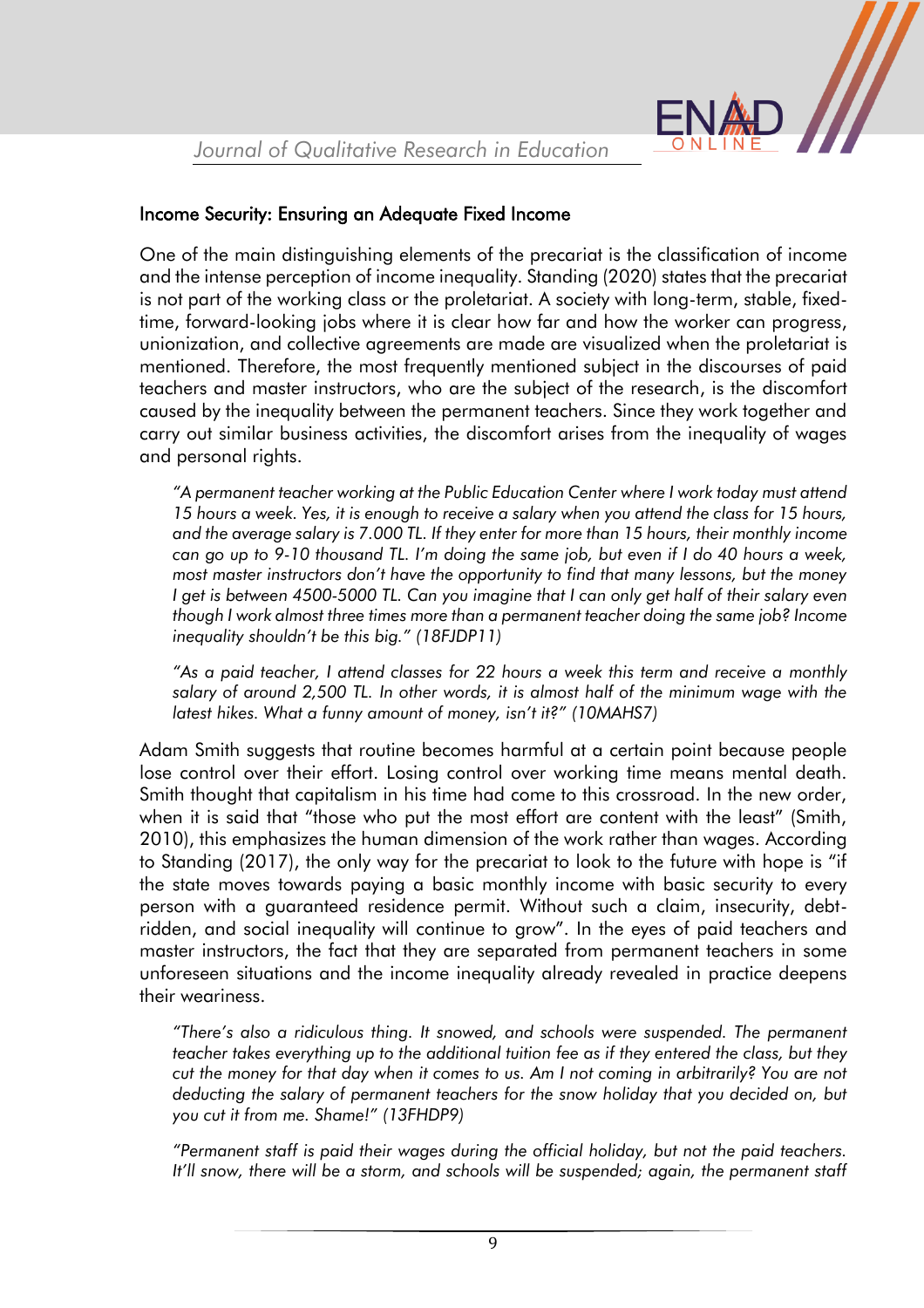*is paid their wages but not the paid teachers. Don't do it; this is too much discrimination." (8MREHS5)*

#### 1- Employment Security: Protection against Arbitrary Layoffs

Feeling safe in employment should be one of the most basic rights provided to employees. However, the concepts of "ontological security" by Giddens (1994), "risk society" by Beck (2011), and "fluid modernity" by Bauman (2000) emphasize the fact that precarity is inherent in modernity. Contemporary neoliberal societies now manage social insecurity as an internal mechanism, turning into a rapid normalization process (Lorey, 2011; Lorey, 2015). In this new structure, which he describes as administrative precarization, the dominant administration combines the social bonds, structures, relationships, and dynamics in the society with a constant fear of insecurity instilled in individuals. This, in turn, leads to the constant generation of a valid sense of insecurity. It is seen that while paid teachers and master instructors deplore the uncertainty of their fate in educational institutions, they also take this situation for granted, meaning that they always keep their feelings of anxiety about their future in the corner of their memory. So much so that the precariat knows that the future has no shadow because what they do has no future (Standing, 2020).

*"Let's not be idle until we get through the KPSS scourge and wait to be appointed as permanent staff, we do paid teaching to make a small financial contribution to our family, but our ear is always waiting to get news from the school principal. They can call you in the middle of the term and say, "Teacher, our permanent teacher has arrived in the branch you have attended; you can terminate your duty immediately." (8MREHS5)*

*"They called me from a school in September. They said that their permanent teacher was giving birth and would not come because she was on unpaid leave for a year. I got into some debts because I thought I would be working for nine months until June. What happened next, three months passed, and they said that the teacher changed her mind and petitioned for the cancellation of her leave. I lost my job. Not to mention the debts I have entered upon trusting the wages." (2FSSMS5)*

*"Say they opened a course in Public Education lasting 120 hours, for example. How long does this course take, about three months? Will a new course be opened when this course is over? Here we don't know. This uncertainty is really tiring for us master instructors." (13FHDP14)*

While Sennet (2008) discusses the issue of commitment and loyalty, he states that the slogan "no long term" is a principle that erodes trust, loyalty, and mutual commitment. Confidence is initially a purely formal matter, as is often the case with trusting others on the team in a business deal or playing a game by the rules. However, situations that require much more intense trust experiences, such as getting to know people who can be trusted when a difficult task is undertaken during the process, are generally not based on formality. The slogan "there is no long term" gives the individual the message of "let go," "devote," and "make a sacrifice" (Sennet, 2008). Contrary to salaried workers, those included in the precariat have the lowest trust-based relations with the state or capital owners. Nor does the precariat have the contractual social relations that the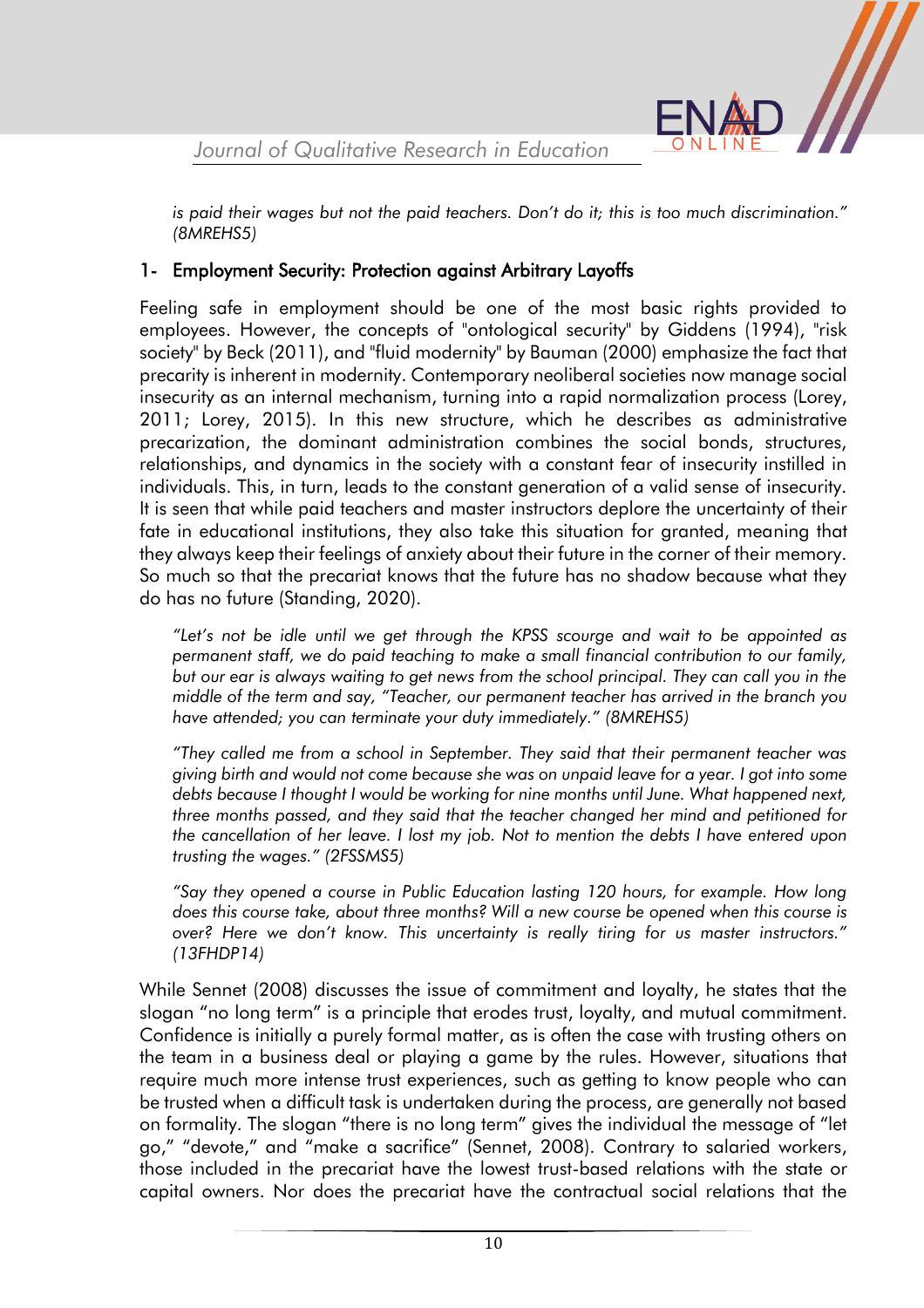

proletariat has. In the case of the proletariat, the worker is expected to obey the guarantees provided in return for the labor given (Standing, 2020). It is seen that paid teachers and master instructors do not develop any sense of belonging to the institutions they work with and have uncertainties about job security. Since paid teachers and master instructors do not feel a sense of belonging, they leave their duties at the first opportunity they find more suitable working conditions, regardless of the disruption of the functioning of the schools and courses. Not feeling belonging to the institution they work for should be evaluated as a factor that reduces work efficiency.

*"To be honest, my immediate surroundings and I constantly seek a job. I'll leave school without thinking twice if I get news about a regular job today. After all, the same is true for the other party too, right? After all, I know they will say a permanent teacher has been appointed and put me in front of the door." (9FPEHS6)*

*"Now, in the institutions we work for, the administrators tell us that we are a family and to do our best for the institution. Those are good words, but frankly, many expert teachers leave their duties when they find a job with a steady income. As a result, since the institution cannot provide us with a regular job and income opportunity, working in the Public Education Center is seen as an opportunity to earn some pocket money; at least, we will not be idle until we find a job." (20MCP13)*

What is essential about the human character is its focus on the long-term dimension of emotional experiences. Character manifests in loyalty and interdependence, striving for a long-term goal or delaying some present rewards for a future goal (Sennet, 2008). The fact that the relations of the employees in educational institutions with the institution cannot be established on a long-term basis should be considered a situation against both sidesWhile paid teachers' precarious living conditions prevent them from building their institutional and non-institutional lives according to their desires, it should be assessed that educational institutions cannot obtain the efficiency they desire from their teachers in this situation, given that education is more than a set of activities carried out in school buildings.Precarization is a threat and danger that affects business life and all areas of life (Lorey, 2016).

#### Job Security: Opportunity to Obtain a Certain Position in Employment, Opportunities to Provide Upward Mobility in Terms of Income

Schelsky said that family and work are two major elements that make individuals feel safe in modernity. According to him, this sense of security is realized through an individual's family and work's "internal stability." Considering that occupations shape individuals' social activities, it can be said that they design their tiny/unique worlds. In this respect, work (just like family) guarantees basic social experiences (Schelsky, 1954). Standing (2020) also argues that when the proletariat is mentioned, a long-term, stable, fixed-term, and forward-looking class determines how workers can progress. Still, these features do not exist in the precariat. They do not know what they are employing or how many people will be employed next year. They do not have a fixed or predictable salary or various benefits. Having a precarious existence, these people have no guarantee of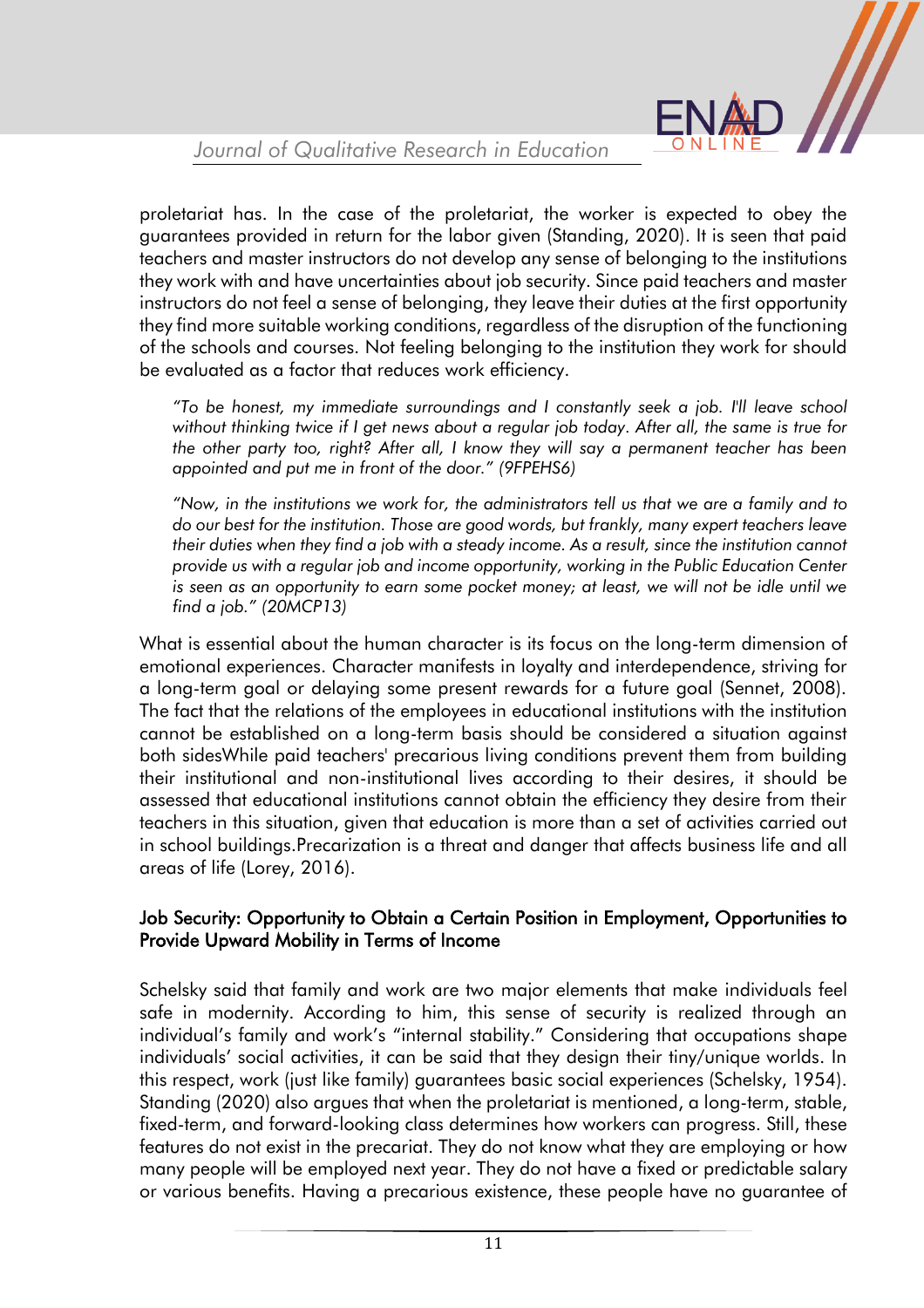

how long this ephemerality will last. Therefore, it causes paid teachers and expert teachers to be unable to plan their lives.

*"All the same duties are expected from permanent teachers in schools, and we, as paid teachers, try to do this as much as we can. However, despite the fact that we work together, the teachers' pay increase in accordance with their degree/level, while our revenue, which is already three cents, does not.." (7MBHS8)*

*"We participate in science fairs with the projects we prepare. We have received degrees many times in these fairs. While the permanent teachers we worked together in the projects were honored with various certificates of achievement and awards, I was given nothing. Even that, believe me, is so hurtful." (3MSMS6)*

*"I have been teaching for 14 years. I must do my job well for them to continue working with me for many years. But those who work in their first year are paid the same course hours as those who work 10+ years like me. Now is that fair?" (14MWPP14)*

The search for revolt and flexibility against the bureaucratic routine produced new structures of power and control instead of creating the conditions that would liberate us (Sennet, 2008). Neoliberal governmentality systematically and categorically reproduces the condition of precarity through the relations of economic, social, and legal inequality through "body" and "culture."This process, which brings about "self-precarization," continues not as those who are forced to become precarious, but as "those who choose their precarious living conditions with their free will" (Lorey, 2011). According to Lorey (2011), this situation which has spread to all areas of life, especially the relations between the rulers and the ruled, is normalizing day by day, constantly reproducing itself as a form of domination and in coordination with social relations with fear occupies a place in the center. This insecurity of paid teachers also compels them to submit to the unfair demands of school administrations.

*"While remuneration is being made, we are told emphatically that the fee is paid over the course hours attended. Then, logically, we should not have a duty other than entering the classroom and teaching, but is that possible? The desires of the school administrations never end, and they even impose on us the tasks that they cannot get the permanent teachers to do. Why is that? Because if they do not want us from the National Education Directorate every semester, we will have to look for a school." (6FGHS8)*

*"At the institution I work for, the administrators want me to prepare at least two souvenirs*  each year with my trainees and deliver them to the administration. Supposedly, higher *authorities demand it from time to time. I know that I do not have such an obligation, but I must accept it so that the school administration does not cause me trouble when opening courses every semester." (18FJDP11)*

*"Every year, for example, we prepare souvenirs to be given to institutions and protocols. Most of the time, their expenses are out of my pocket and the trainees." (11FGPP12)*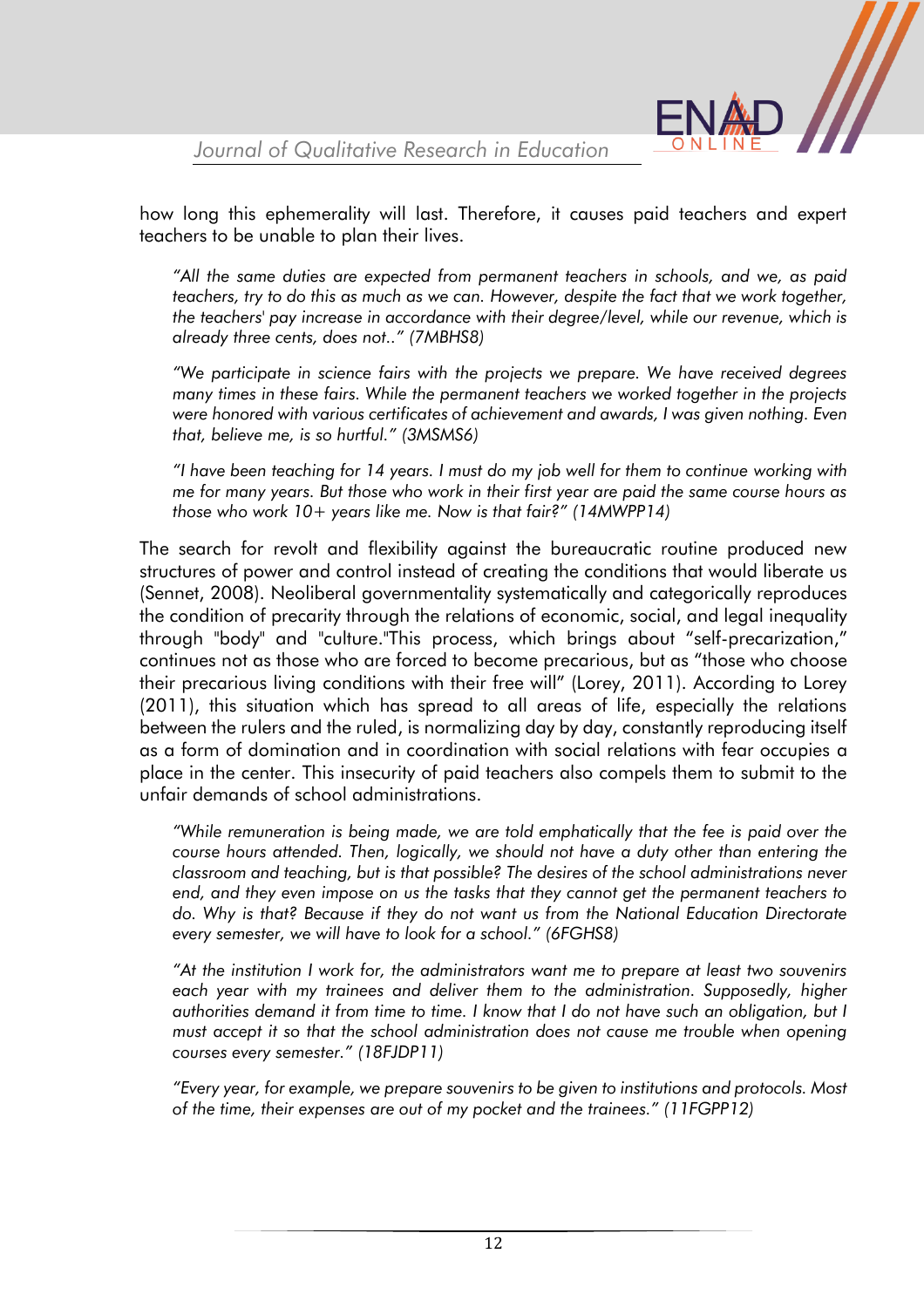#### Work Securty: Regulations Made in Health and Safety

Giddens (1994) stated that insecurity and fear stem from globalization, a natural consequence of modernity that spreads risk rather than increasing it. With criteria such as globalization of risk, globalization of random risk, and widespread risk information, it is stated that fear arises from the spread of risk rather than the increase in risk. It turns out that the interviewed participants felt insecurities in their working life at very different stages of their lives and experienced the manifestations of this unequal situation at very different points. The participants also stated that they experienced inequality benefiting from health services and paying insurance premiums that root back to the feelings of inequality regarding wages with permanent teachers.

*"This system is such that a permanent teacher has the right to give birth and have children. The state gives paid leave to the teacher who gave birth; as if it is not enough, they extend their leave. If I say that I am pregnant and will give birth, it will immediately put me in front of the door. Well, they say they have at least three or five children (Laughs)." (2FSSMS5)*

*"Come on, even though we do the same job, the wage we get is much less, but I don't understand why our insurance is low; if anyone knows the logic, please tell me." (3MSMS6)*

*"Well, frankly, what upset me the most, more than the fee, was learning that our insurance was not fully paid. I did a lot of research on this for a semester, the total course hours you attend per month is divided by eight; according to that, insurance is paid. So, if you teach 30 hours a week, it's 120 hours a month. They're dividing it by eight, and it's ridiculous that it's like an insurance for about 15 days." (15FEP8)*

#### Skill Reproduction Security: Opportunities to Acquire Skills and Use Skills of the Worker

Those included in the precariat cannot become professionals because these people cannot specialize. The members of the precariat are faced with serious uncertainty regardless of the field of work they work in, and their hopes for upward social mobility are low (Standing, 2020). For this reason, it is seen that paid teachers and master instructors do not show as much interest in postgraduate education as permanent teachers. Although there are improvements in career steps such as specialist teachers, headteachers, and additional course fees for postgraduates, the absence of this situation in paid teachers and master instructors can be shown as the biggest factor. Being included in the precariat meets a status that does not have a career goal or a sense of professional belonging (Standing, 2020).

*"Unfortunately, the system is always based on permanent teachers. Now there is a new law*  for them, the professional law. They climb the career ladder as specialist teachers and *headteachers. Of course, it should not be misunderstood, but shouldn't any improvement be made to us paid teachers? I also studied at the faculty of education, and I teach at school. Now that these career steps have come, all the permanent teachers at my school are working to do postgraduate education. I have an expert's degree, but what difference does it make? None." (4FEMS7)*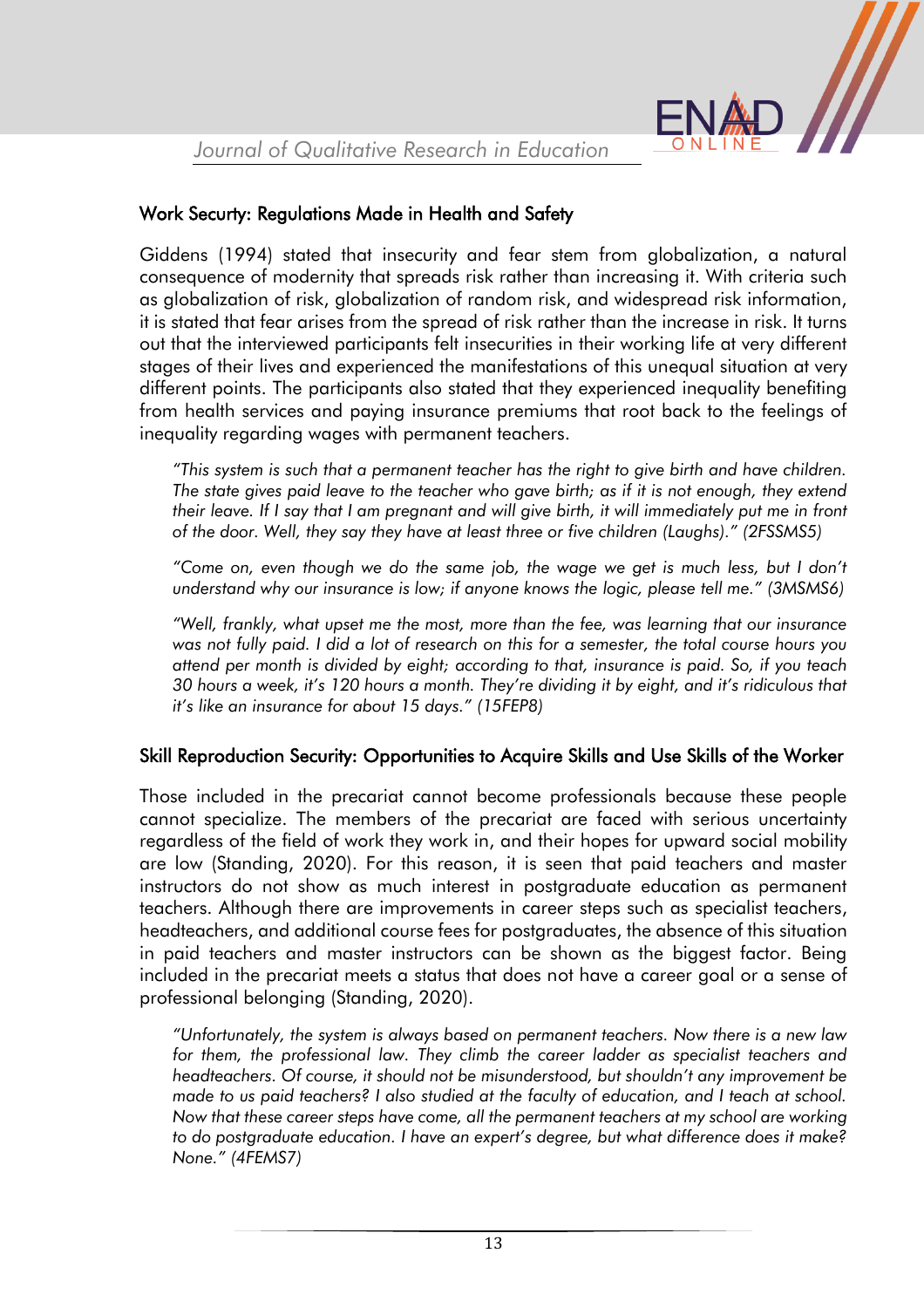

*"It is very nice that the Ministry encourages teachers to do postgraduate education. Frankly, I would love to do my expert doctorate. But we only earn three cents. Now, at this age, while I am still living with the financial support of my father, how can I say to him that I want an expert degree and I will have such expenses?" (7MBHS8)*

*"I was a very successful student who graduated from the conservatory with a degree. If I could be appointed, I had big dreams, but right now, I don't feel like doing anything other than going in and out of class. I mean, what will it change when I work hard and do something different?" (5MMMS9)*

Flexibility has many different dimensions, such as wage flexibility (wages reduction), employment flexibility (dismissal), job flexibility (transfer to different areas within the organization), and flexibility in qualifications. Flexibility in qualifications meant an easy adjustment of workers' qualifications (Standing, 2020). This situation causes paid teachers and master instructors working in educational institutions to be employed in fields that do not comply with their basic qualifications. It is noteworthy that some participants stated that they teach in different branches besides the branches they studied at the undergraduate level.

*"I graduated from Turkish Language Teaching. But the Sultanbeyli District Directorate of National Education, which I applied for the first two years after graduation, said that they did not need a paid teacher in Turkish. Still, they could offer me a job if I wanted to be a classroom teacher. So, I accepted what I had to do and worked as a paid classroom teacher in primary school for two years. So, think about it." (1FTMS6)*

*"One year, a branch manager said to me that there is a shortage of Turkish teachers. They said you are an English teacher, but both are language lessons, so can you teach the Turkish lessons too? I then gave Turkish lessons in a secondary school." (4FEMS7)*

Standing describes the members of the precariat with the concept of denizen (partial citizen). This concept is used to meet individuals with more limited rights than normal citizens, even if the reasons are different. The partial citizen concept can also be used for working life. In return for a salary, employees have the right to participate in decisions and vote within the institution they work for, albeit to a limited extent. However, those who work with a temporary status are restricted from these rights (Standing, 2020). It is seen that the interviewed teachers feel excluded because they are not included in the process, especially the decision-making mechanisms within the institution.

*"Our name is a teacher when it comes to words, but mountains and hills emerge between teachers and us when it comes to action. I do not have any of the rights the permanent teachers that I sit in the same school and sit in the same teachers' room have. We do everything together, but frankly, we do not have a say in anything" (6FGHS8)*

*"So, they always say that the decisions of the teachers' board are the constitution of the school. Well, I don't remember attending one teachers' board meeting for all these years" (15FEP8)*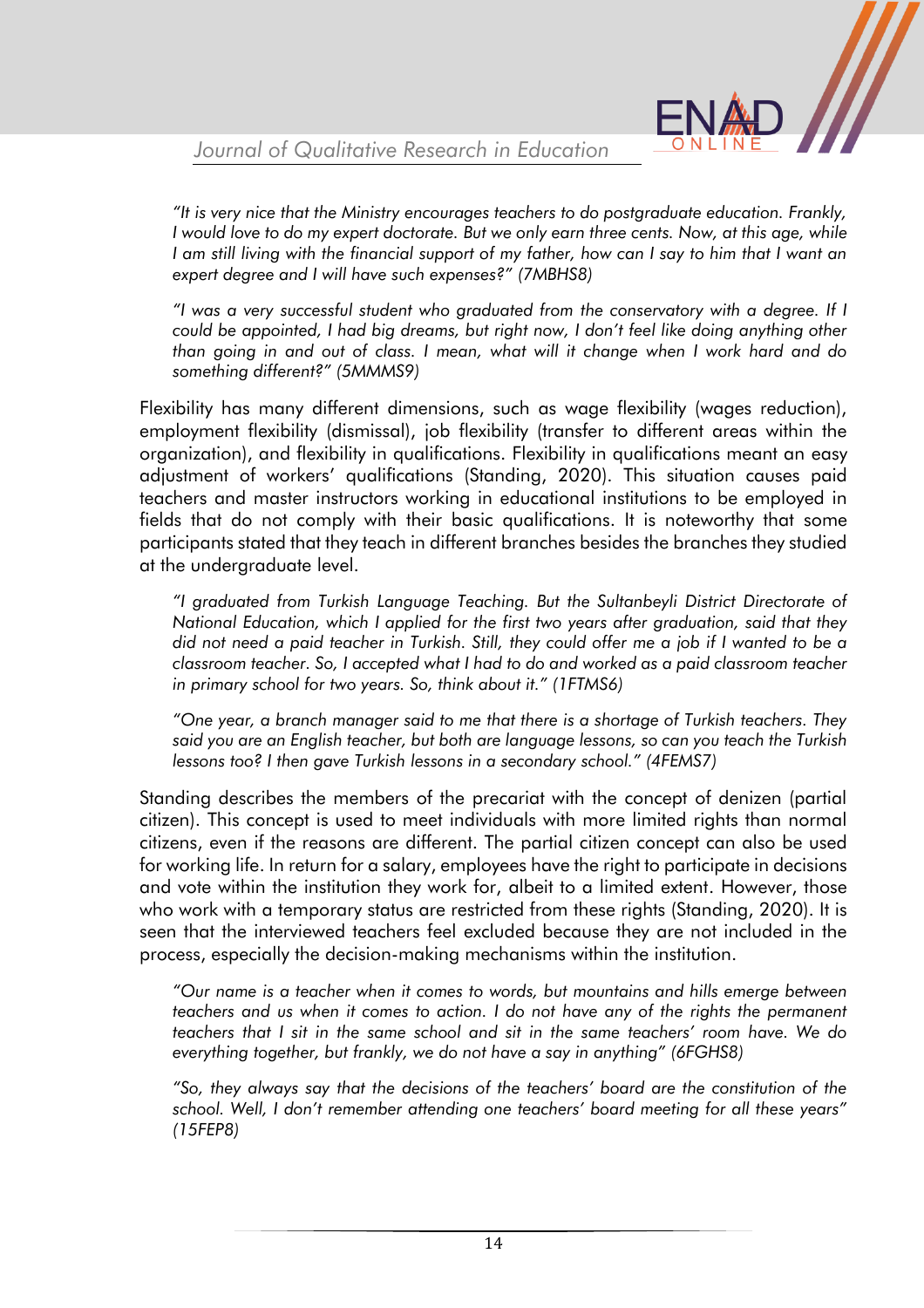

#### Representation Security: Independent Unions and the Right to Strike

In the Communist Manifesto, Marx & Engels (2017) suggested that workers would begin to form permanent associations, unions, or unions against the bourgeoisie to ensure wage stability and prepare for possible revolts. A different formation of proletarianization is precarization, which has been emphasized recently in the literature (Kalleberg & Vallas, 2017; Lorey, 2015; Styhre, 2017). Professionals with "cognitive labor," "immaterial labor," and "creative labor" are faced with de-unionization and insecurity with a noticeable increase in recent years. Under the new flexplotation regime (Bourdieu, 1998), the entire cost of uncertainty and risk is placed on the shoulders of the individual. A character erosion, which even members of the most powerful professions are exposed to, has become central to working life (Sennett, 2008). Although many teachers work in educational institutions, since they do not have the right to be union members compared to their permanent colleagues, it stands out as a fundamental deficiency they see for themselves in their search for rights.

*"Sometimes, representatives of different unions come to the school where I work and chat in the teachers' room. They answer their members' questions and ask if they have any problems. We look and listen like an orphan in a corner (Laughs)." (7MBHS8)*

*"We are experiencing so many problems, but we do not have the platforms to voice our wishes and make our voices heard. Since we cannot become members, the unions probably don't pay attention to us; they pass it off by saying that they are conveying our demands." (18FJDP11)*

*"Aren't unions supposed to be established to defend the rights of education workers? Then two questions come to mind. First, aren't we education workers? Second, if we are, why can't we join a union? Come and see how we are marginalized even from here." (11FGPP12)*

#### Results and Discussions

It is seen that adult individuals who live in society often have their professions at the center of the activities they organize so that they can healthily continue their life adventures. Therefore, professional life, which has an important place in the activity of self-identification in society, is important in planning the course of individuals' lives. Ulrich Beck states that individuals often describe themselves in society not by their hobbies, religious beliefs, or physical characteristics but by the line of work they earn their living. In this way, it is thought that if the profession of the addressee is known, they can be recognized. The job functions as a common identity pattern; with its help, personal needs, abilities, and economic and social position are determined. In a society where people's lives continue within the framework of their profession, a person's job will give certain main information about them such as income, status, linguistic abilities, possible interests, and social relations (Beck, 2011). While young individuals go to education faculties, they see teaching as a "guaranteed profession" and dream of being appointed as soon as possible and having a fixed income profession. However, teaching is seen as an income alternative for teacher candidates who cannot be permanently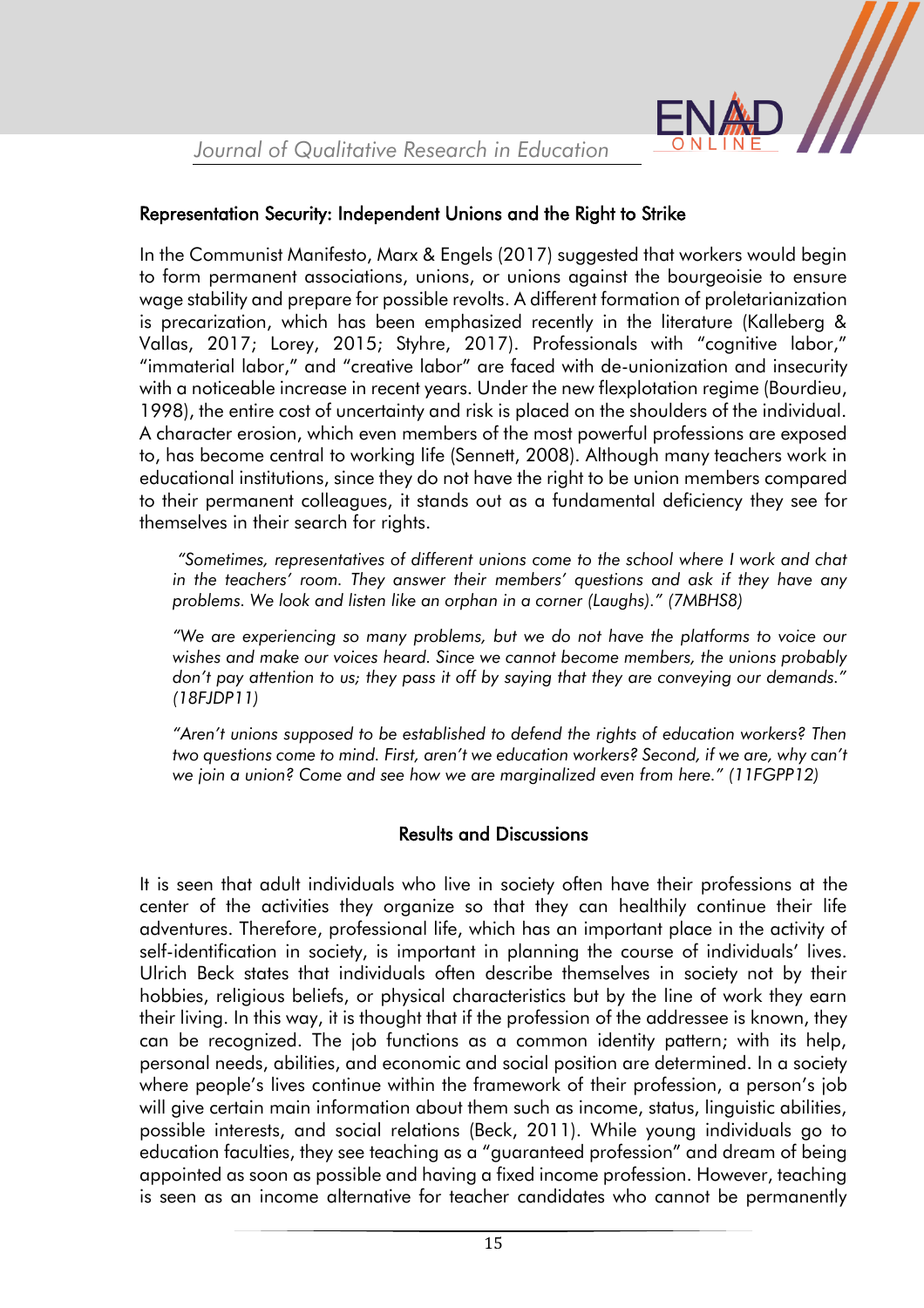appointed until they become appointed. It is stated that there are serious differences in terms of the job description, income status, and personal rights with permanent teachers, in which paid teachers and master instructors carry out similar jobs in the same places during this period.

One of the issues paid teachers and master instructors focus on the most is that they do not have the security of working in educational institutions. They believe that one day they will suddenly be dismissed by school administration for reasons such as "the teacher returned to their position as a permanent teacher" or "a new course could not be opened" In this case, teachers who become precariat will have serious worries about the future, will lose their sense of belonging to the institution they work for and to their profession, and will experience an alienation from their profession due to the inherent nature of helplessness, since the precariat does not see itself as part of a working community based on solidarity. This causes alienation and instrumentality in whatever they must do. The precariat knows that there is no shadow of the future because their work has no future (Standing, 2020). In his article "A Theory of Human Motivation," published in 1943, Abraham Maslow symbolized the basic needs of human beings with the likeness of a five-step pyramid. After meeting the individual's physiological needs to survive, Maslow states a feeling of security in the newly emerging needs group. The next step for the individual who feels safe is the need for belonging and love. The respect one has for themselves and their environment is very valuable at this stage. In the last stage of the hierarchy of needs, the person progresses in the area where they are talented and inclined (Maslow, 1943). The status of having a profession certainly plays a leading role in realizing all the steps in Maslow's hierarchy of needs. Paid teachers and master instructors indicate that they do not feel comfortable in precarious employment, do not develop a sense of belonging to their profession and institution, and need a fixed basic income to maintain their physiological continuity.This situation also undermines the selfesteem of paid teachers and master instructors and significantly hinders their career goals. Paid teachers and master instructors seem to be forced to submit to a precarious habitus in Bourdieuan terms (Gunerigok & Ogur, 2018). Each year, when paid teachers and master instructors cannot be appointed as permanent staff, their faith in their profession will decrease, and their dreams of building a career in this field will fade.

On top of the desperation of individuals working as paid teachers and master instructors in educational institutions for not being able to fulfill their profession as they want, the attitudes contrary to the egalitarian practices they encounter also trigger the state of intimidation and anger in them. The gap in security areas such as wages and insurance will cause them to feel much more enthusiastic about seeing themselves as a denizen citizen. They claim to do a job that is similar to that of permanent teachers, if not more. Fear and blockade will grip a group that sees no future in terms of security and identity. These emotions may induce the precariat to react angrily to the real or imagined causes of their precarious condition (Standing, 2020).Paid teachers and master instructors are also not allowed to voice their grievances against this situation, which they describe as unequal, by being members of non-governmental organizations such as legally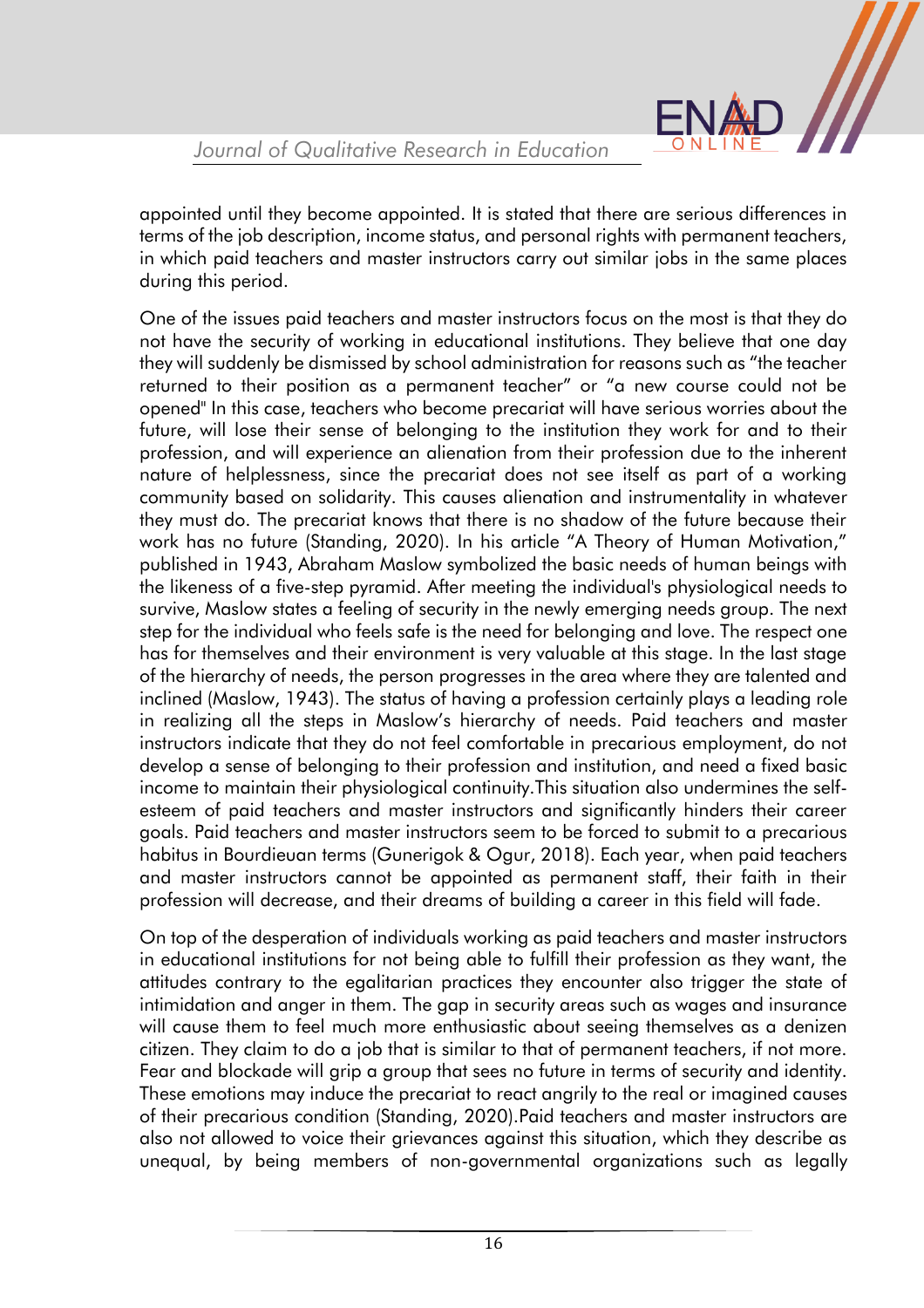

institutionalized unions. This situation may cause paid teachers and master instructors to feel helpless and unattended under all these conditions.

Eliminating the basic wage employment and security concerns of many paid teachers and master instructors working in formal and non-formal education institutions in Turkey will increase their quality and thus the quality of the education system considering the role of teacher quality in the quality of education systems. In this respect, it can be considered to carry out legal studies on basic fixed income regulation and social security to eliminate the great differences between permanent and non-permanent teachers. At the point of being a self-actualized individual, it can be said that paid teachers and master instructors should be given much more say in the functioning of educational institutions, and their participation in union activities should be ensured.

Etihics Committee Approval: Ethics committee approval was received for this study from the Ethics Committee Istanbul Sabahattin Zaim Univesity (Date: 26.11.2021 No: 2021/11).

Informed Consent: Informed consent was obtained from the participants.

Peer-review: Externally peer-reviewed.

Conflict of Interests: The author have no conflict of interest to disclose.

Financial Disclosure: The author declared that this study has received no financial support.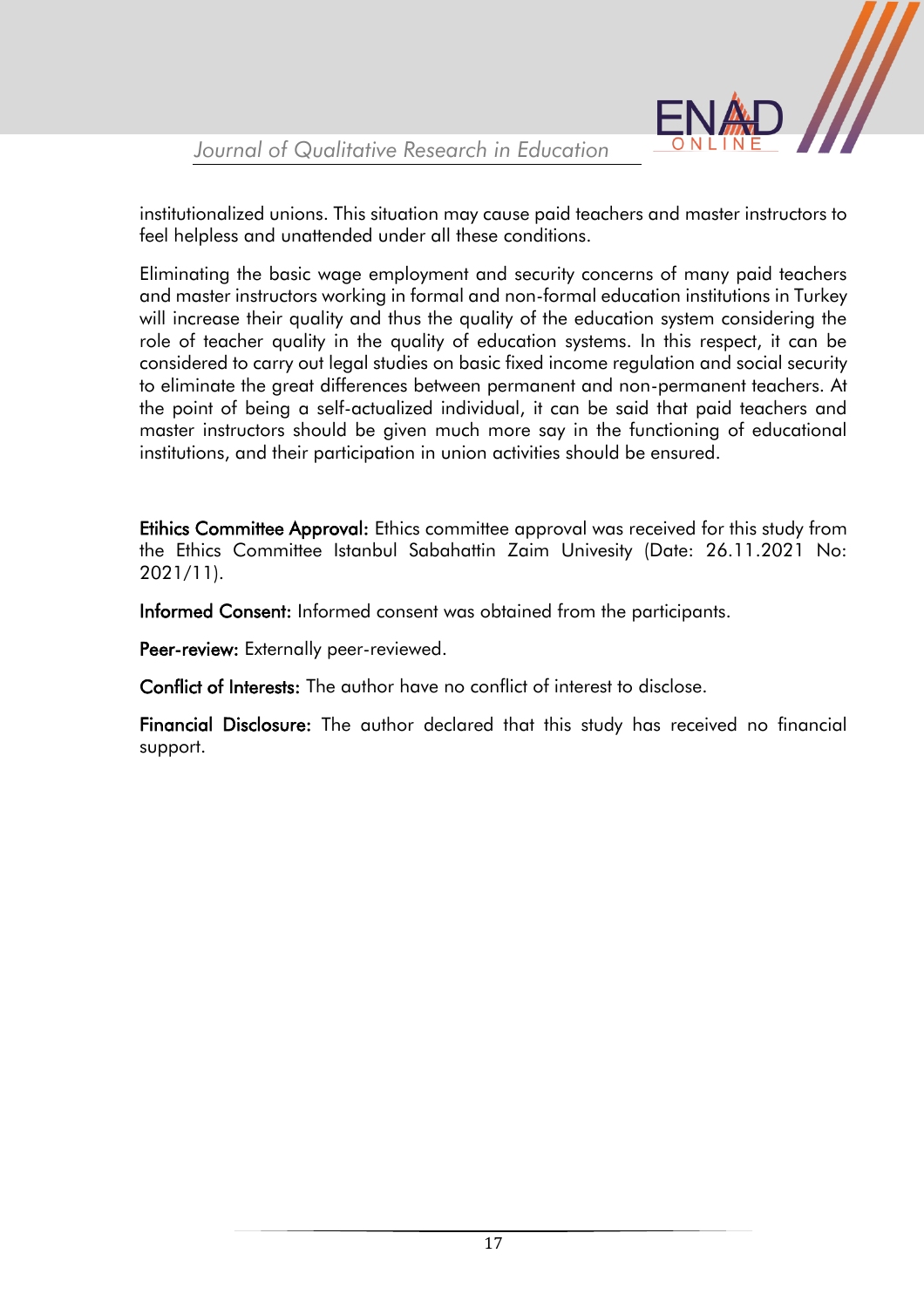

#### References

- Akin, K. & Duman, C. (2021). Normal emegin kirilganligi ve esitlenme: Eve sigmayan hayatlar ve pandemide seks iscileri belgesellerini prekarya uzerinden dusunmek. *ViraVerita E-Dergi, (13)*, 209-234.
- Akyel, E. (2021). *Prekarya olmak: Anonim sirketlerde calisan orta sinif beyaz yakali sosyolojik bir analizi-İstanbul, Ankara, İzmir ornekleri.* (Yayınlanmamis Yuksek Lisans Tezi). Maltepe Üniversitesi.
- Atar, O. G. & Ulusoy, S. G. (2020). Gunumuzun modern teknolojik iscileri prekarya calisanlarin evliliklerinde aile iletisimi kavramina bakislari. *Kurgu, 28(1)*, 194-215.
- Beck, U. (2011). *Risk toplumu: Başka bir modernlige dogru* (K. Ozdogan & B., Dogan, Cev.). İthaki.
- Bora, T. (2010). Tekel direnisinde ara son-sınıf mucadelesi: 'hep'olan ve 'yeni'olan. *Birikim Dergisi, Erisim Adresi: https://birikimdergisi.com/dergiler/birikim/1/sayi-251-252-mart-nisan-2010/2429/tekel-direnisinde-ara-son-sinif-mucadelesi-hep-olan-ve-yeni-olan/6407* Erişim Tarihi, 13.01.2022.
- Bourdieu, P. (1998). *Contre-feux: Propos pour servir à la résistance contre l'invasion néo- libérale.* Raisons d'Agir.
- Buyukozturk, S., Akgun, O. E., Demirel, F., Karadeniz, S. & Cakmak, E. K. (2011). *Bilimsel arastirma yontemleri.* Pegem Akademi.
- Creswell, J. W. (2020). *Nitel arastirma yontemleri: Bes yaklasima gore nitel arastirma ve arastirma deseni*, (Cev. Ed: Bütün, M. & Demir, S.B.). 5. Baskı. Siyasal Kitabevi.
- Cerkezoglu, A. & Goztepe O (2010). *"Sinifini arayan siyasetten siyasetini arayan sinifa: Güvencesizler",* Gokhan Bulut (Der.). Tekel Direnisinin Isiginda Gelenekselden Yeniye Isci Sinifi Hareketi. Nota Bene Yayinlari icinde, s.63-92.
- Duda, M. D., Beppler, T., Austen, D. J., & Organ, J. F. (2022). The precarious position of wildlife conservation funding in the United States. *Human Dimensions of Wildlife,* 27(2), 164-172.
- Flick, U. (2014). *An ıntroduction to qualitative research*. Sage.
- Giddens, A. (1994). *Modernligin sonuclari* (E. Kusdil, Cev.). Ayrinti Yayinlari.
- Gray, B. J., Grey, C. N. B., Hookway, A., Homolova, L., & Davies, A. R. (2021). Differences in the impact of precarious employment on health across population subgroups: a scoping review. *Perspectives in Publıc Health*, 141(1), 37-49.
- Gunerigok, M. & Ogur, K. (2018). Prekarya sosyolojisi: Ucretli ogretmenler ornegi. *Din ve Bilim-Mus Alparslan Universitesi Islami Ilimler Fakultesi Dergisi, 1(2)*, 138-156.
- Jonsson, J., Matilla-Santander, N., Kreshpaj, B., Johansson, G., Kjellberg, K., Burström, B., ... & Bodin, T. (2021). Precarious employment and general, mental and physical health in Stockholm, Sweden: a cross-sectional study. *Scandinavian Journal of Public Health,* 49(2), 228-236.
- Kalleberg, A. & Vallas, S. (2017). *Probing precarious work: Theory, research, and politics.* Research in the Sociology of Work: C. 31. Precarious work: Causes, characteristics, and consequences içinde (ss. 1-30). https:// doi.org/10.1108/S0277-283320170000031017
- Karaoz, C. & Tandacgunes Kahraman, N. (2020). Sinif olgusu kapsaminda sinif bilinci ve ag toplumunda prekarya sinifinin katilimci kulturde temsili: "Ofissizler" platformu ozelinde freelance calisanlar uzerine bir arastirma. *Ege Universitesi İletisim Fakultesi Yeni Dusunceler Hakemli E-Dergisi, (14)*, 88-1.
- Kutlu, D. (2018). Sosyal Yardim Alanlar. Iletisim.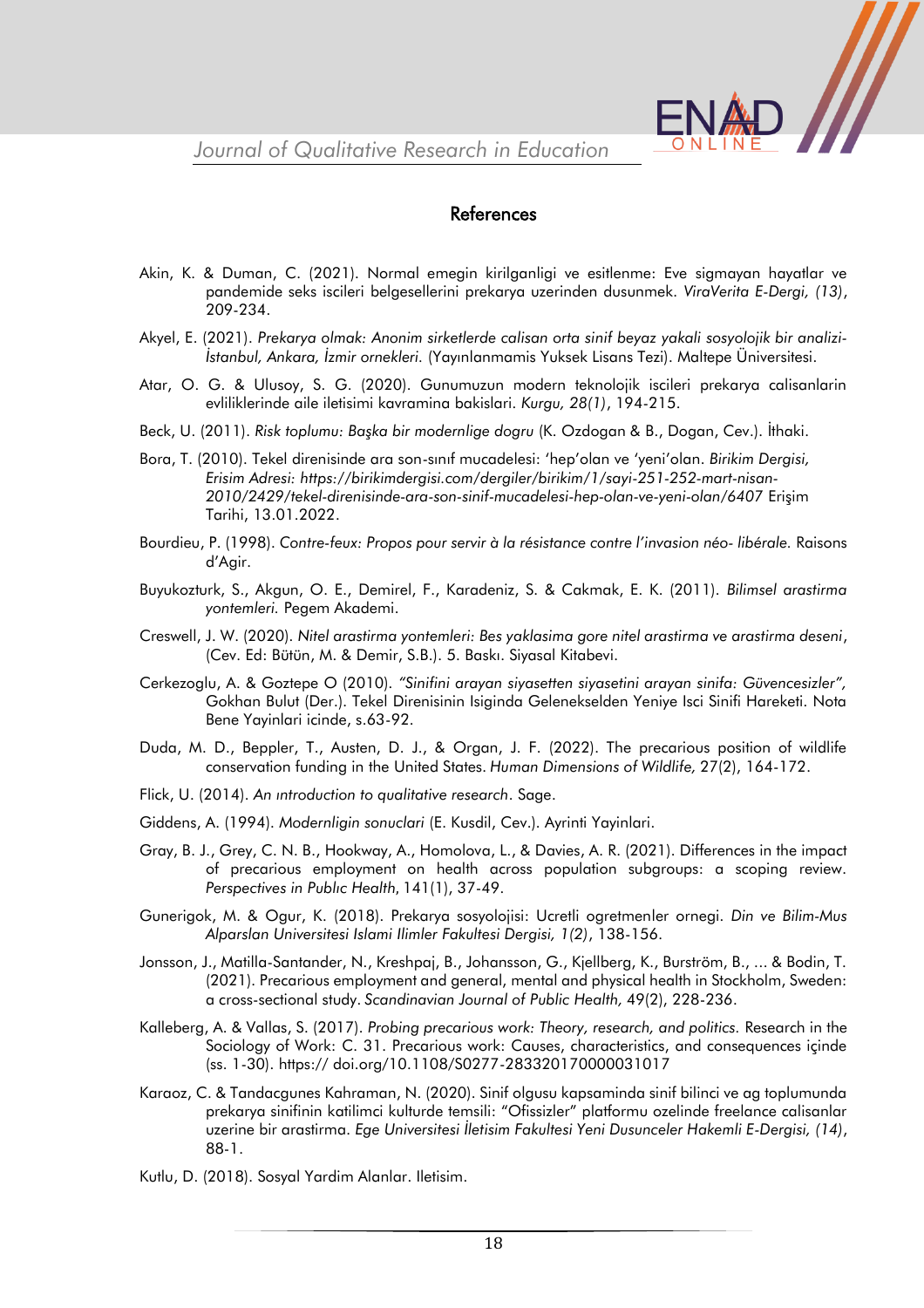- 
- Lorey, I. (2011). *Governmental precarization*.<https://transversal.at/transversal/0811/lorey/en> Erişim Tarihi: 20.02.2022
- Lorey, I. (2015). *State of insecurity: Government of the precarious* (A. Derieg, Cev.). Verso.
- Lorey, I. (2016). *Kirilganlarin yonetimi* (N. Koklu, Cev.). Otonom Yayinlari.
- Marshall, C. & Rossman, G. B. (2014). *Designing qualitative research*. Sage.
- Marx, K. & Engels, F. (2017). Komunist manifesto. Yordam Kitap.
- Maslow, A. H. (1943). A theory of human motivation. Psychological review, 50(4), 370-396.
- Morgan, D. L. & Morgan, R. K. (2008). *Single-case research methods for the behavioral and health sciences*. SAGE Publications.
- Oguz, S. (2011). Tekel direnisinin isiginda guvencesiz calisma/yasama: Proletaryadan "Prekarya" ya mi?. *Mulkiye Dergisi, 35(271)*, 7-24.
- Patton, M. Q. (2018). *Nitel arastirma ve degerlendirme yontemleri*, (Ceviri Ed: Butun, M. & Demir, S.B.). 2. Baskı. Pegem Akademi.
- Ravenelle, A. J., Kowalski, K. C., & Janko, E. (2021). The side hustle safety net: Precarious workers and gig work during COVID-19. *Sociological Perspectives*, 64(5), 898-919.
- Schelsky, H. (1954). The family in Germany. *Marriage and Family Living*, 16(4), 331-335.
- Sennett, R. (2008), *Karakter asinmasi. Yeni kapitalizmde isin kisilik uzerindeki etkileri*. (B. Yildirim, Cev.). Ayrinti Yayinlari.
- Shenton, A. K. (2004). Strategies for ensuring trustworthiness in qualitative research projects. *Education for Information, 22(2)*, 63-75.
- Smith, A. (2010). *The Wealth of Nations: An inquiry into the nature and causes of the Wealth of Nations*. Harriman House Limited.
- Sorokin, P. A. (1959). *Social and cultural mobility*. Free Press.
- Standing, G. (2020). *Prekarya: Yeni tehlikeli* sinif, (E. Bulut, Cev.). İletisim.
- Standing, G. (2017). Prekarya bildirgesi: Haklarin kisilmasindan yurttasliga (S. Cinar, & S, Demiralp, Cev.). İletisim.
- Standing, G. (2018). *The-precariat-todays's transformative class?, Great Transition Initiative,* <https://greattransition.org/publication/precariat-transformative-class>. Erişim Tarihi: 07.12 2021.
- Sunar, L. (2018). *Sosyal tabakalasma: Kavramlar, kuramlar ve temel meseleler*. Nobel Akademik Yayincilik.
- Tashakkori, A. & Teddlie, C. (2010). *Sage Handbook of mixed methods in social & behavioral research* (2nd Ed.). Sage.
- Vatansever, A. (2013). Prekarya geceleri: 21. yuzyil dunyasinda gelecegi olmayan beyaz yakalilarin ruyasi. *LAÜ Sosyal Bilimler Dergisi, 4(2)*, 1-20.
- Weber, M. (2011). *Toplumsal ve ekonomik orgutlenme kurami*, O. Ozankaya (Cev.). Cem Yayinevi.
- Wiengarten, F., Pagell, M., Durach, C. F., & Humphreys, P. (2021). Exploring the performance implications of precarious work. *Journal of Operations Management*, 67(8), 926-963.
- Yagan, E. & Ozgenel, M. (2021). Okullarda yabanci dil agirlikli siniflar araciligiyla kulturel sermaye artirimi ve egitimsel esitsizlik uzerine nitel bir arastirma. *Marmara Universitesi Ataturk Egitim Fakultesi Egitim Bilimleri Dergisi, 54,* 289-312[. https://dx.doi.org/10.15285/maruaebd.929651](https://dx.doi.org/10.15285/maruaebd.929651)
- Yildirim, A. & Simsek, H. (2016). *Sosyal bilimlerde nitel arastirma yontemleri*. Seckin Yayincilik.